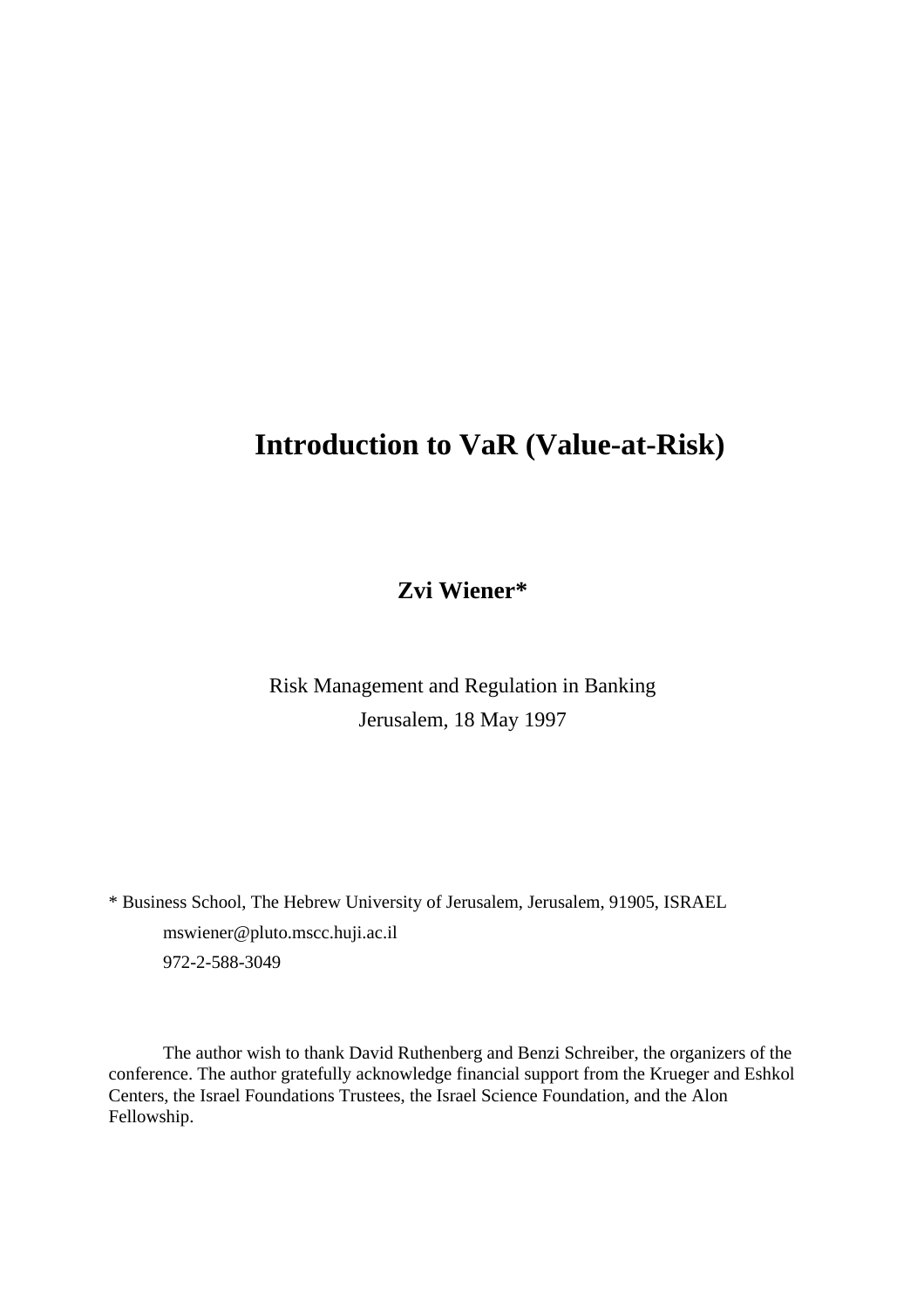# **Introduction to VaR (Value-at-Risk)**

#### **Abstract**

The concept of Value-at-Risk is described. We discuss how this risk characteristic can be used for supervision and for internal control. Several parametric and non-parametric methods to measure Value-at-Risk are discussed. The non-parametric approach is represented by historical simulations and Monte-Carlo methods. Variance covariance and some analytical models are used to demonstrate the parametric approach. Finally, we briefly discuss the backtesting procedure.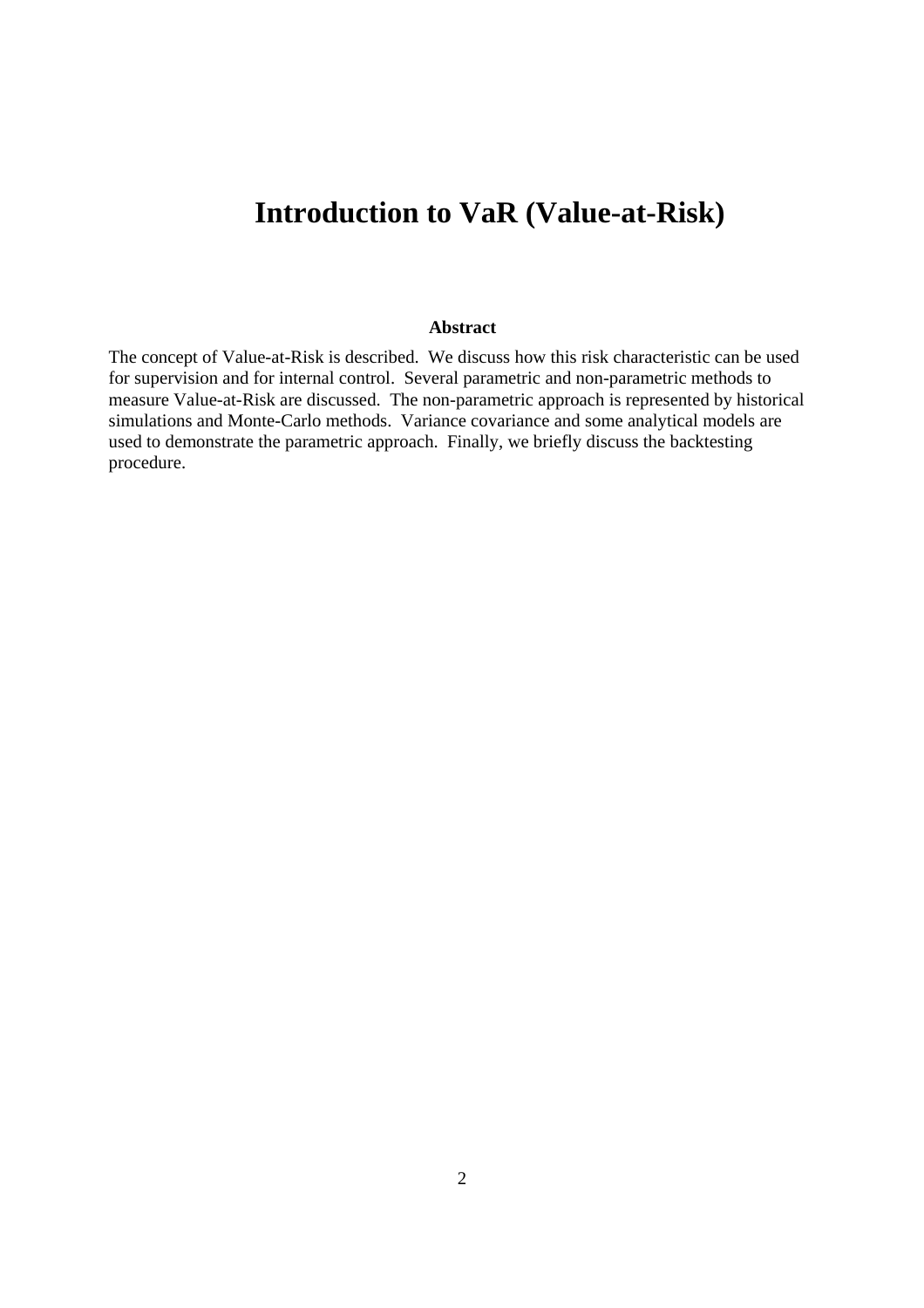# **Introduction to VaR (Value-at-Risk)**

#### **I. An overview of risk measurement techniques**

Modern financial theory is based on several important principles, two of which are no-arbitrage and risk aversion. The single major source of profit is risk. The expected return depends heavily on the level of risk of an investment. Although the idea of risk seems to be intuitively clear, it is difficult to formalize it. Several attempts to do so have been undertaken with various degree of success. There is an efficient way to quantify risk in almost every single market. However, each method is deeply associated with its specific market and can not be applied directly to other markets. Value-at-Risk (VaR) is an integrated way to deal with different markets and different risks and to combine all of the factors into a single number which is a good indicator of the overall risk level.

For example, the major risk associated with a government bond is the interest rate risk. A simple way to measure it is by duration. More subtle dependence on the term structure can be estimated by convexity or by sensitivity to a non-parallel shift. The more detailed analysis of the term structure of interest rates usually involves a parametric term structure model. Within the framework of this model the corresponding risk factors can be quantified (at least numerically if not analytically).

However, as soon as corporate bonds are included in a portfolio there is a need to deal with default (credit) risk. This is a completely different type of uncertainty which is correlated with all of the major indices of the economy. Therefore, to measure the risk we would need to analyze the counterparty. The simplest way to deal with this type of risk is by using credit rating systems (provided in many cases by credit agencies).

For more complicated financial instruments, like interest rates and currency swaps, there is a need to develop a model of default and recovery (see for example Duffie and Pan [1997]). This type of model is necessary for measuring the risk of credit derivatives, an instrument which has become very popular recently.

For an equity portfolio the most useful way to measure risk is by volatility of returns. This parameter, together with the expected level of returns and correlations between different assets, leads to standard investment models like CAPM and APT. These models use diversification as the major tool to improve the risk-return ratio and some type of correlation

3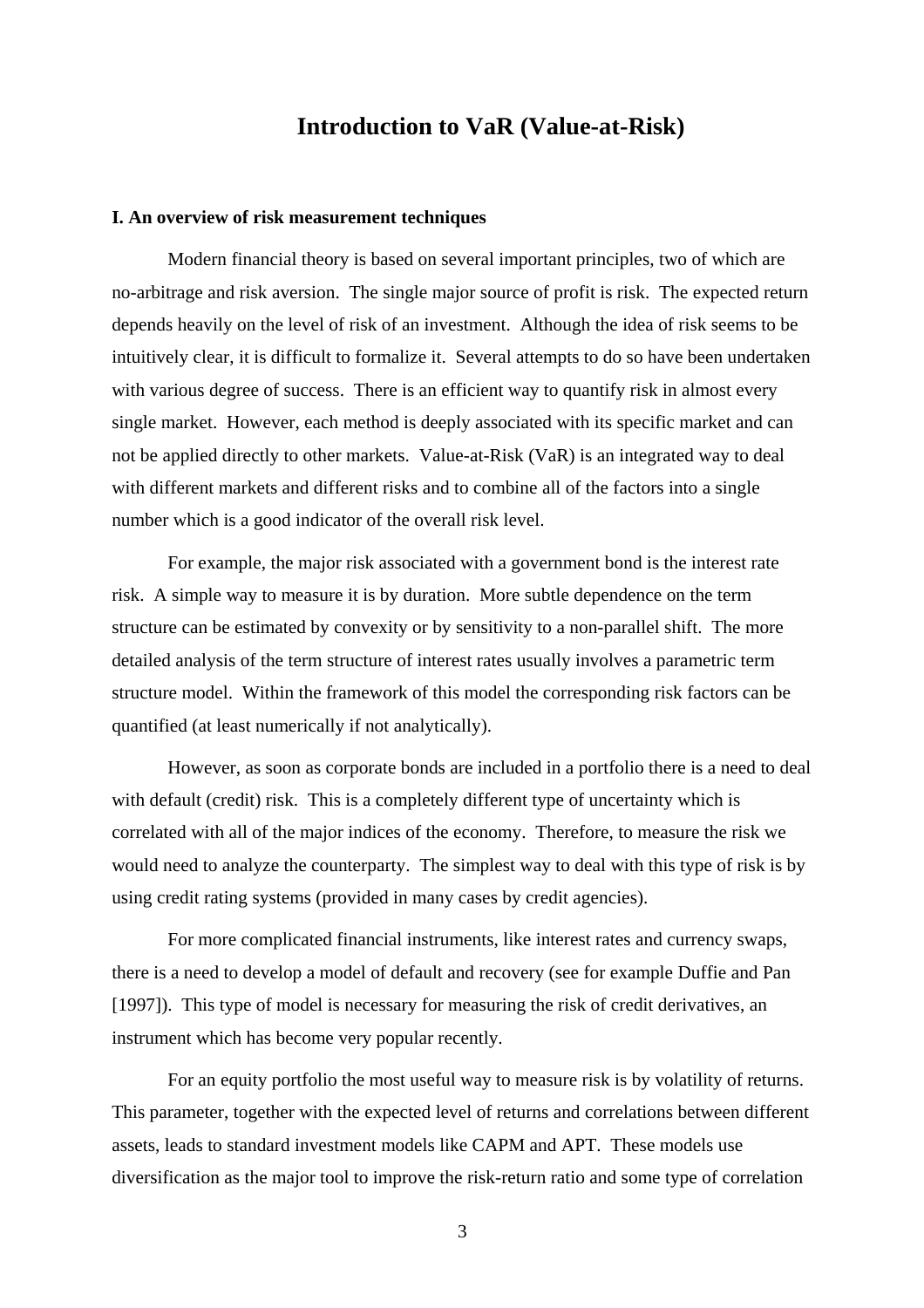(like beta) as a risk measuring tool. However, it is clear that the equity market is strongly correlated with other types of risks (like political events and litigation risk). Therefore it is not sufficient to deal with stock markets in isolation.

Derivative instruments became one of the major sources of hedging strategies, as well as speculations. The risk associated with each single option, or a portfolio of options, can be measured by the whole set of the Greeks: delta, gamma, theta, etc. Each of them represents the rate of the change in price when only one of the parameters changes (like the underlying asset, volatility, time to maturity etc.). Again, these indices are well suited to watch the very specific types of risk related to derivative instruments, but can not be applied directly to other instruments.

Foreign exchange is another area with its own risk indices. They typically include spreads and exchange rate volatilities. However, lately some other characteristics have been added, such as target zones and the term structure models of several related currencies.

| <b>Asset</b> | <b>Risk measure</b>                        |
|--------------|--------------------------------------------|
| bonds        | duration, convexity, term-structure models |
| credit       | rating, default models                     |
| stocks       | volatility, correlations, beta             |
| derivatives  | delta, gamma, vega                         |
| forex        | target zones, spreads                      |

We can summarize the major risk measurement tools in the following table:

The variety of different methods still does not give a simple answer to the most basic question "What is the current risk?", which every financial institution should ask itself. There are several reasons why this question can not be answered in a simple way. First of all, there is no simple answer. Risk is something infinitely dimensional, it depends on all of the possible events in the world, and it is impossible to represent it precisely with a single number or any set of scenarios. For example, the only genuine answer to the question "What is the maximal loss we can suffer over some time horizon?" is unfortunately, "We can lose everything!". However, the probability of this event is very small. "Very small" must be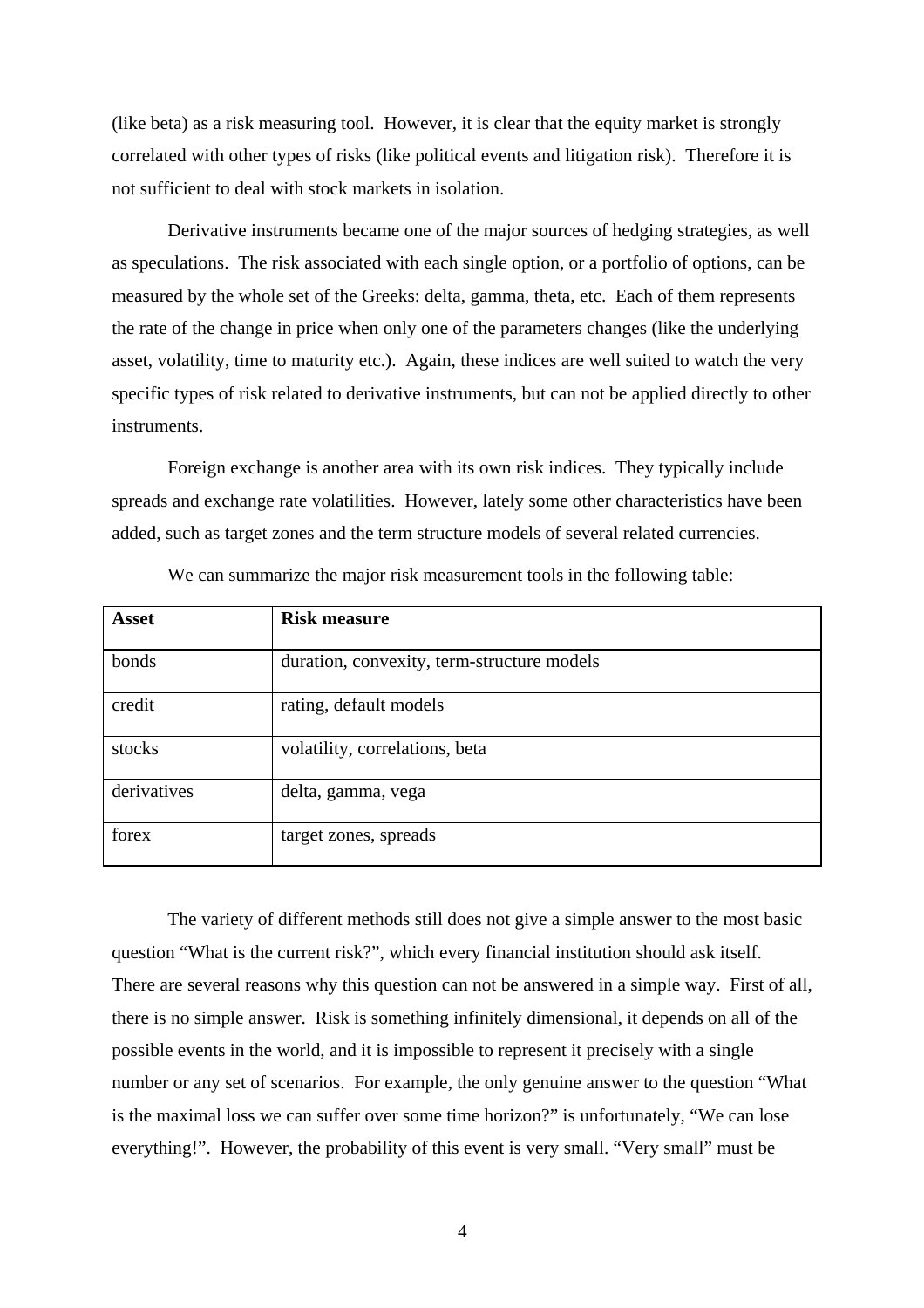quantified in some way. Whenever the total risk is low this probability is quite small, however it is higher when we have a higher total risk.

Imagine a CFO of a company trying to explain the level of risk by giving the whole distribution of profits and losses under all possible scenarios. This can easily include many different parameters with complicated correlation between them. Even if he had such a graph, it would be extremely difficult to use it to compare even two different portfolios. This information must be reduced to a single number. VaR (Value-at-Risk) was introduced precisely with the purpose of providing a one dimensional approximation of the infinitely dimensional risk. Because of the simplifying nature of this index one should always take into account its limitations. However, it can be very useful for risk supervision, reporting, division of resources and overall risk management. Some interesting applications can be found in Marshall and Siegel [1997].

### **II. The concept of VaR**

This concept came from the industry and is relatively simple. In using VaR, one must take into account that as there is no precise answer, it will be only a rough approximation with limited usage. Imagine that we are interested in a simple risk measurement of a portfolio consisting of many different types of securities. Assume first that we can price the portfolio if we knew all major market characteristics. For example take a situation in which there are only two major factors – the stock market index and the interest rate. We can plot the value of the portfolio as a function of these parameters in the following way:

(insert figure 1 here, portfolio value as a function of interest rate and stock market)

However, this figure does not tell us what the probabilities of getting different values of the basic parameters are. Moreover it does not take into account correlations between different parameters. One needs to add a joint distribution of the two basic parameters and to consider the distribution together with the graph above. The picture has already become too complicated, even with only two basic factors.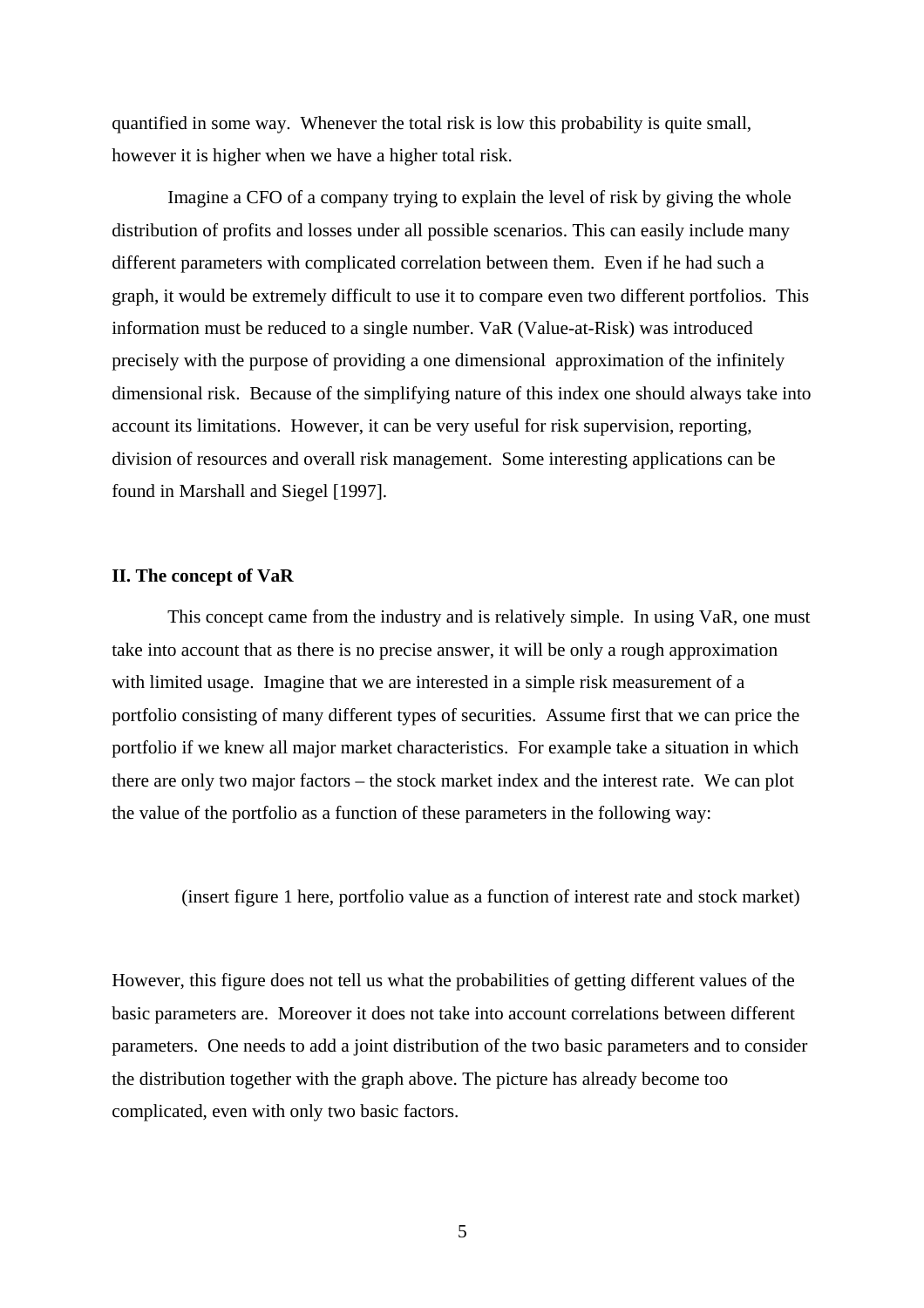Another way is to represent the risky nature of the investment is to plot a graph which gives the probabilities of changes in the market value of the whole portfolio. This can be done either as a density function as in Figure 2 or as a cumulative probability as in Figure 3.

(insert figures 2,3 here, density function, cumulative density)

This graph deals directly with the variable we are interested in – the probability of heavy losses. Since we are interested in the most unfavorable outcomes, we would like to measure the level of losses which will not be exceeded with some fixed probability. The critical level typically used for this fixed probability is either 5% or 1%. This quantile is the corresponding Value-at-Risk as shown in figures 2 and 3. Thus the idea behind VaR is to measure the heaviest losses which will not occur by the end of the basic time interval with some fixed probability.

To draw such a graph of probabilities the following steps should be taken:

- 1. Data must be gathered regarding the current position.
- 2. The basic time period must be set.
- 3. A model must be built, predicting the distribution of the prices of the securities in the portfolio as a function of basic market parameters.

After these three steps are completed, one can draw the value-probability graph, at least in theory, since in practice this might require too much time and other resources.

Historically, VaR was introduced by financial companies in the late 80's. Since then this approach has become popular among practitioners, the academic community and – most significantly – among central banks. A more detailed description of the historical development of VaR can be found in Duffie and Pan [1997], Linsmeier and Pearson [1996], and http://pw2.netcom.com/~bschacht/varbiblio.html. The RiskMetrics™ initiative of J.P.Morgan played a very positive role, and made VaR a widely used risk management tool.

We want to emphasize that VaR itself is not "the true way to measure risk" in the absolute sense. There are many other risk measurements. The major advantage of VaR is that it has become a widely accepted standard! Once the industry and the regulators agreed to use it as the primary risk management tool, it plays an important unifying role, and enables a

6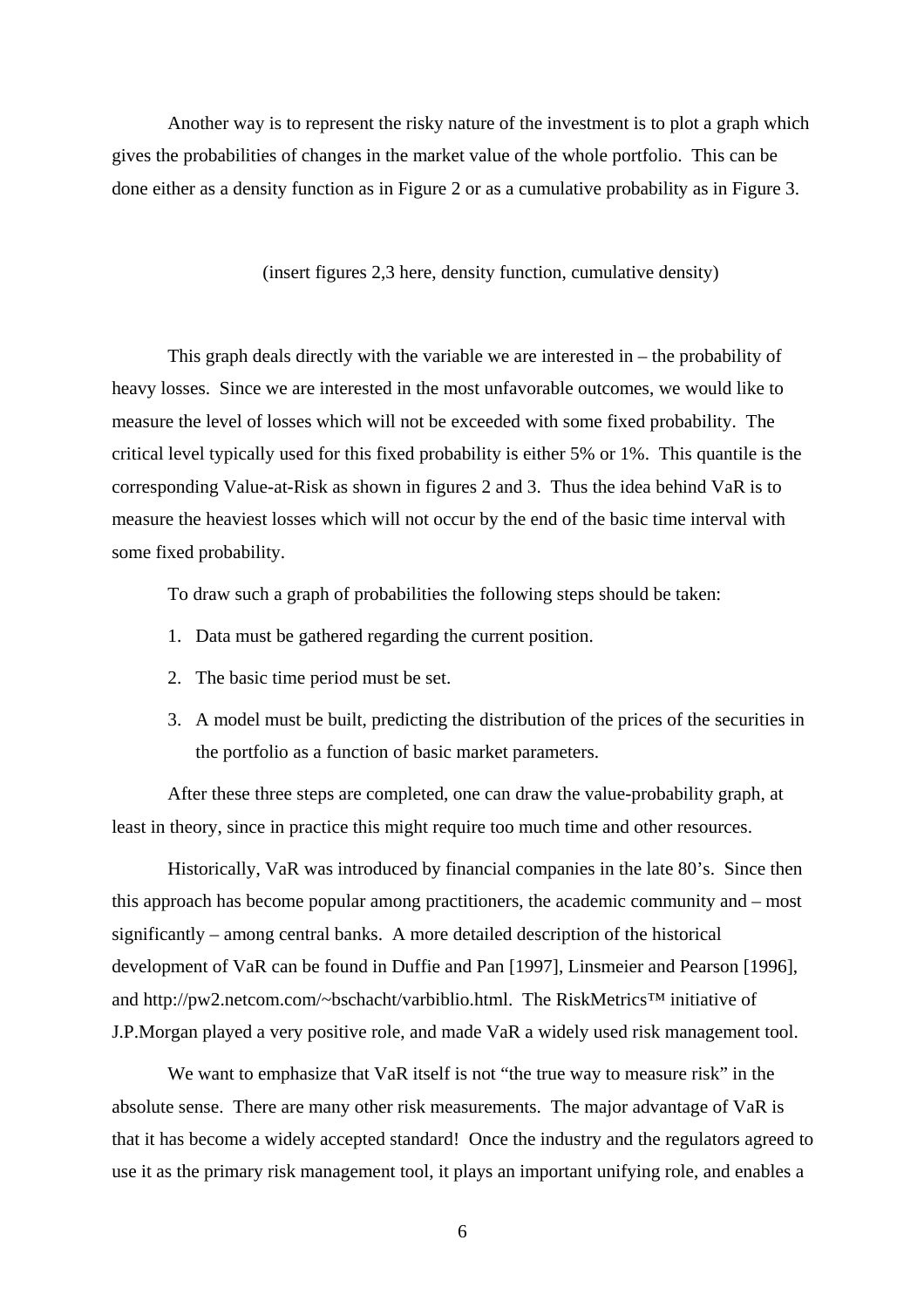a good basis for comparison of risk between portfolios, institutions and financial intermediaries. Two necessary conditions for the success of VaR are relative simplicity of implementation and stability of results. In what follows we will discuss some major methods of implementation of VaR.

#### **III. Choice of parameters and current position**

Any risk management project should begin with meticulous collection of data. One can not expect a model to produce reasonable results when it has very inaccurate data. The data collection consists of three major steps.

First, we must know our current portfolio. Even this simple question is not as innocent as it seems. In the modern global financial system, trading is ongoing throughout the entire day. This raises the question: when to collect data. The most popular method is to collect the data at the end of the working day on the major market (the market with major risk exposures for the financial institution). However, this approach can not be used by intraday speculators or market makers who typically have large positions throughout the day but close or hedge most of them by the end of the day.

The second type of data one needs to collect is the current market data. Just to demonstrate that this is not a simple task, let us recall that equity prices are disclosed almost continuously, interest rates may have significant jumps around certain dates (for example meetings of central banks), inflation rates are published with a delay of several weeks and credit ratings of companies and countries are also typically published with a significant delay. This raises the question of data timing. The solution to this question mainly depends on the type of portfolio and the major goal of VaR measurement, which we will discuss below.

The third type of data is historical observations. The amount of historical information is huge. Moreover the historical information is needed to estimate the major market characteristics for the next basic period. In effect, we are basing our predictions on a very problematic assumption, i.e. that the future behavior of the markets can be predicted by its past behavior. Although this approach is problematic, there is no other way to study the market. Although there is no need to assume stationarity of markets, the models we discuss are typically based on historical estimates.

7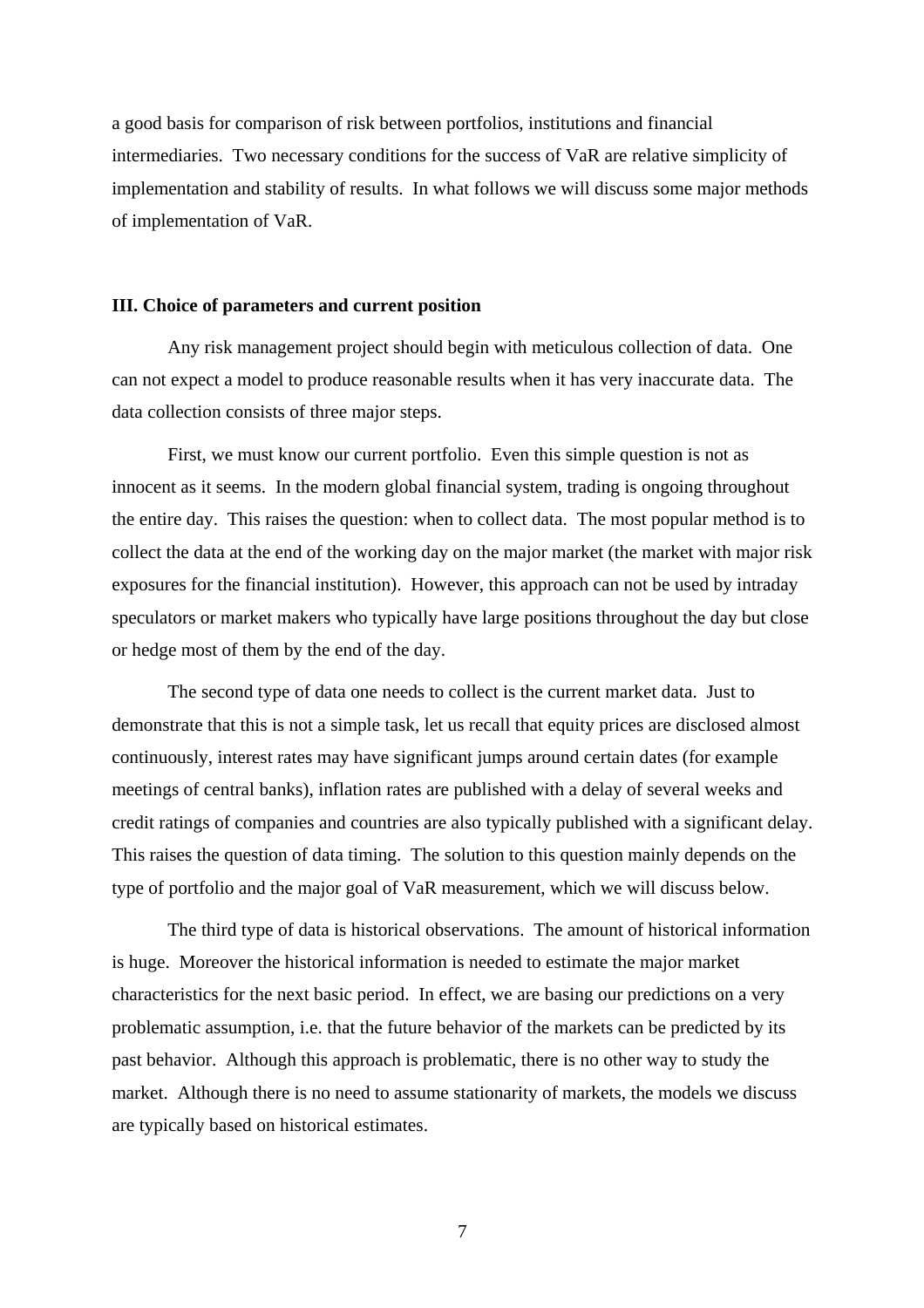There is an alternative way to measure basic market characteristics without relying solely on historical data. In financial markets which are well developed, one can use the implied parameters (like implied volatilities, see Jackwerth and Rubinstein [1997]). However, this approach is problematic to the extent that by measuring VaR we are typically interested in estimating the maximal realistic losses. By using the implied parameters we rely heavily on market expectations and can suffer from underestimation of "fat tails" by the whole market.

The next question we have to deal with is – what level of confidence and basic time period to use. The answer depends primarily on the final goal. When the primarily goal is to satisfy imposed restrictions, such as central bank requirements, there is not much choice. Most central banks have adopted the Basle requirements, which allow to chose between the standardized approach and an internal model (also called the alternative approach). The standardized approach is simple for implementation, but it does not account for correlations between different markets. In most situations it leads to a significant overestimation of risk. The alternative approach allows the use of correlations between markets. This method is more time consuming but much more flexible and typically leads to more realistic risk estimates. The alternative approach for banks requires a 99% confidence level (1% of worst outcomes) and a 10 day time horizon. A simple calculation shows that this leads to a very conservative estimate. An exception (a loss exceeding the predicted level) can be expected only once in every 100·10 days, i.e. very rarely (once every few years). However, when the primarily goal is to build an efficient internal risk management model it is strongly recommended to use parameters which lead to an observable and verifiable result. Typically firms use a 95% confidence level (5% of worst outcomes) and a short time horizon, such as 1 day. In this case, losses greater than the predicted level can be expected every 20·1 days. That is, roughly once a month we can suffer a loss which is heavier than the VaR level<sup>1</sup>.

Another important issue is the different type of risks taken by hedgers and speculators. Here is one example. Consider two American firms both having occasionally the same position: £1M in cash and a future contract to exchange £1M to \$1.6M 3 months from now. The first institution is a pure speculator and occasionally has an almost offsetting position. In one day's time there will be a new round of trade and there are almost no

 $\overline{a}$ 

<sup>&</sup>lt;sup>1</sup> We learned this explanation from D. Pyle on the "Risk Management and Regulation in Banking" conference, Jerusalem 1997.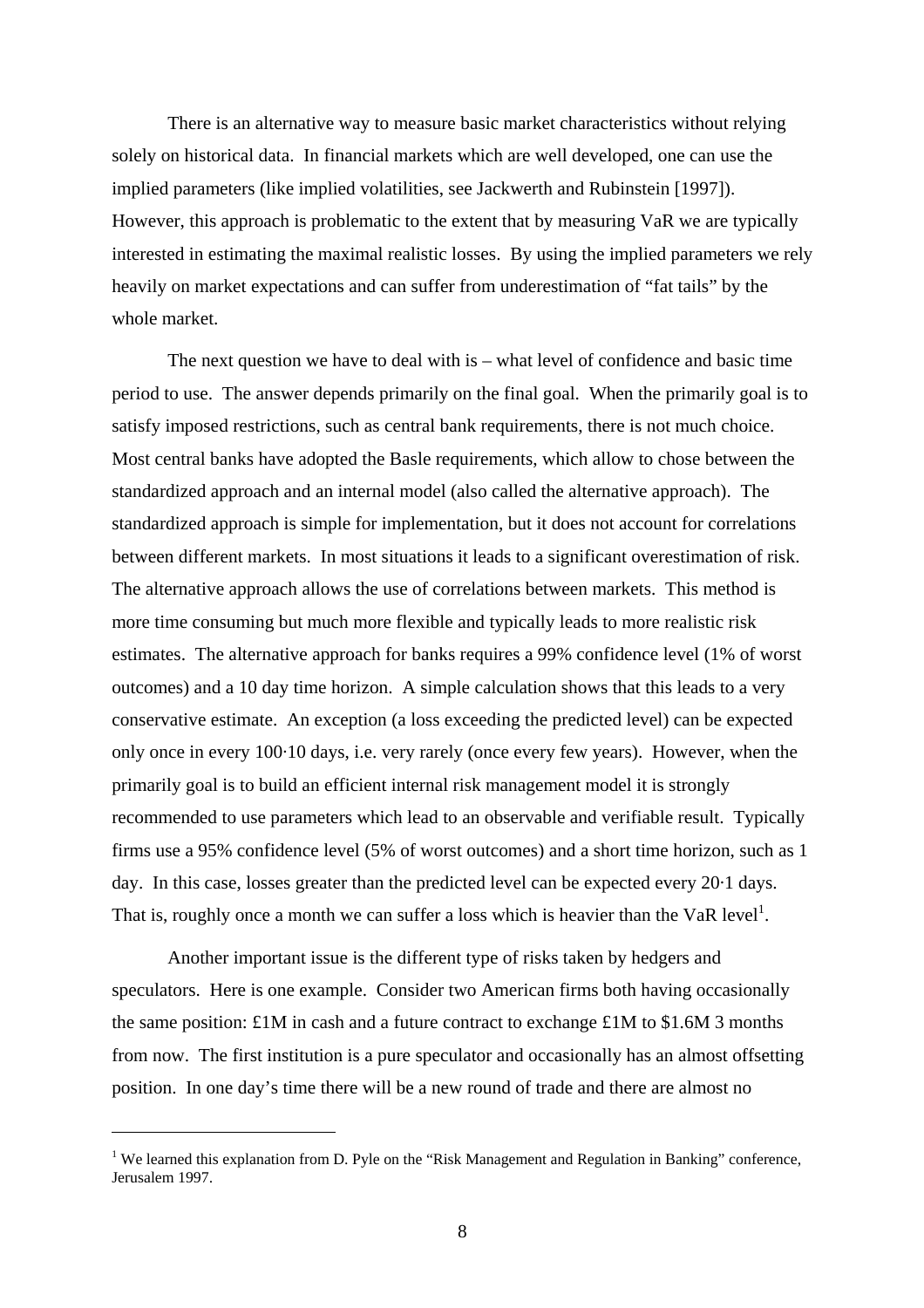chances that this parity will remain. The second institution is a pure hedger and tries to prevent losses in the current position by a simple hedge. This strategy is precommitted and will be kept until maturity with daily readjustments. When working with a 10 day time horizon, how can we compare the riskiness of these firms? Intuitively we would like to say that the hedger is less risky. However, if we use the standard frozen approach we assume that the current position is unchanged during the whole period, and we get the same results. This clearly is not an accurate interpretation of the available information about the two very different companies.

Note that the frozen assumption is invalid for both companies. However, we know that the speculator will change positions according to his strategy and the hedger will always readjust his position according to changes in exchange rates and \$, £ interest rates. The possible solution can be based on Dynamic VaR – a modification of the standard VaR which takes into account some precommitted hedging strategies. This approach should be used when dealing with a pure speculator who uses stop-loss orders to prevent big losses. Here again, one should take into account the precommitted strategy of position change.

## **IV. Methods for VaR measurement**

We will discuss several widely used methods to calculate VaR. Typically this is not a very precise type of calculation. There is a need to rely on many different parameters, and each one has a small error. As a result the raw data already has a lot of noise. It does not make sense to perform all of the calculations very precisely once we know that the initial data is not precise. Typically for bank supervision and for internal control it is enough only to estimate VaR from above, but the problem is more subtle when VaR is used for distribution of resources between trading desks. In this situation one should perform a deeper analysis to decide how much risk each separate division should be allowed to have. The common policy of central banks is to set capital requirements as a function of the VaR as specified by the Basle committee. In many cases an upper bound is sufficient when the bank capital is above the required level (a common situation) and there is no requirement for additional capital.

We discuss later the two basic types of methods: parametric and non-parametric. Parametric methods will include the variance-covariance approach and some analytical methods. The non-parametric model includes historical simulation and the Monte-Carlo approach. All VaR measurement approaches use a similar scheme: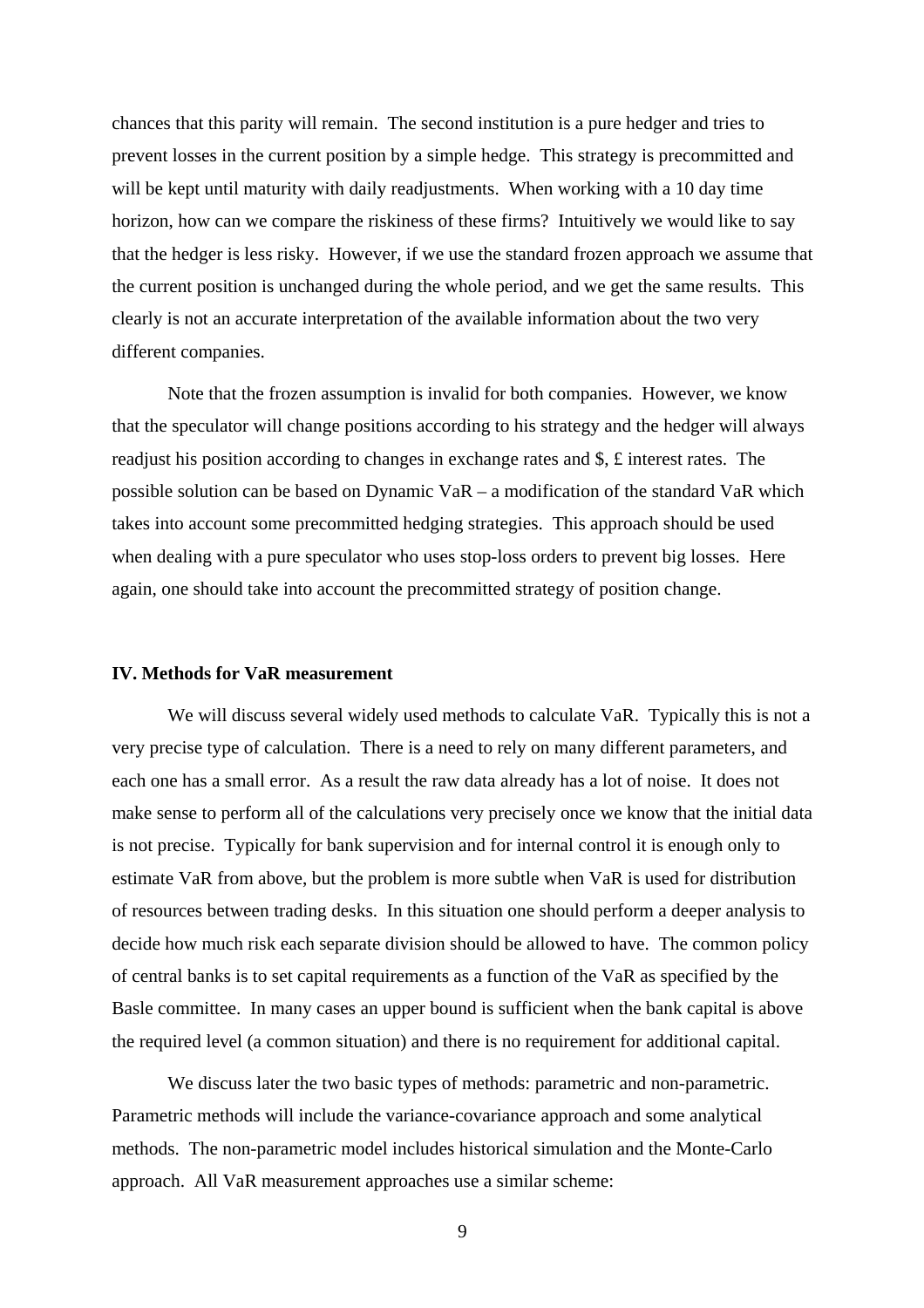- a. Selection of basic parameters (time horizon, confidence level, time of measurement)
- b. Selection of relevant market factors
- c. Risk mapping
- d. VaR calculation

For step (a) we define the relevant parameters according to our goals and resources. The next two steps, (b) and (c), assume some kind of model, either just a set of relevant factors or a completely specified pricing model. In any case the relatively small set of relevant parameters should be defined, and some method for portfolio valuation based on this set should be established. Step (d) includes the calculation itself. This step can be very time consuming, especially when Monte-Carlo methods are used. There are numerous techniques for speeding the calculations.

The following are the different types of techniques to calculate VaR.

#### *A. Historical simulations.*

This is probably the simplest non-parametric method. There is no assumption of a complex structure of the markets. Instead we observe the historical behavior of our current portfolio over the last few years. We begin by measuring the daily percentage changes in the market parameters. Then we apply these changes to our current portfolio and measure the corresponding profits and losses. The most useful version of this approach is when the risk mapping procedure defines the price of the whole portfolio as a deterministic function of the market parameters  $P(p)$ . Here P is the pricing function and p is the vector of all relevant market parameters. Then today's (day t) price is  $P(p_t)$ . The market parameters at some day j were  $p_i$  and on day j+1 the parameters were  $p_{i+1}$ . Then we can model the possible changes in today's parameters in the following ways. We can use the relative change, where each market parameter is multiplied by the ratio of the same parameter at day  $j+1$  and day  $j$ . Another approach is when we add to today's value the difference between the values at day j+1 and day j for each parameter. The multiplicative method is applicable when the volatility increases with the level of the parameter. This method is useful for stock indexes, exchange rates, etc. The additive approach assumes that the volatility is level independent. For example, for the additive approach we would take as a possible price tomorrow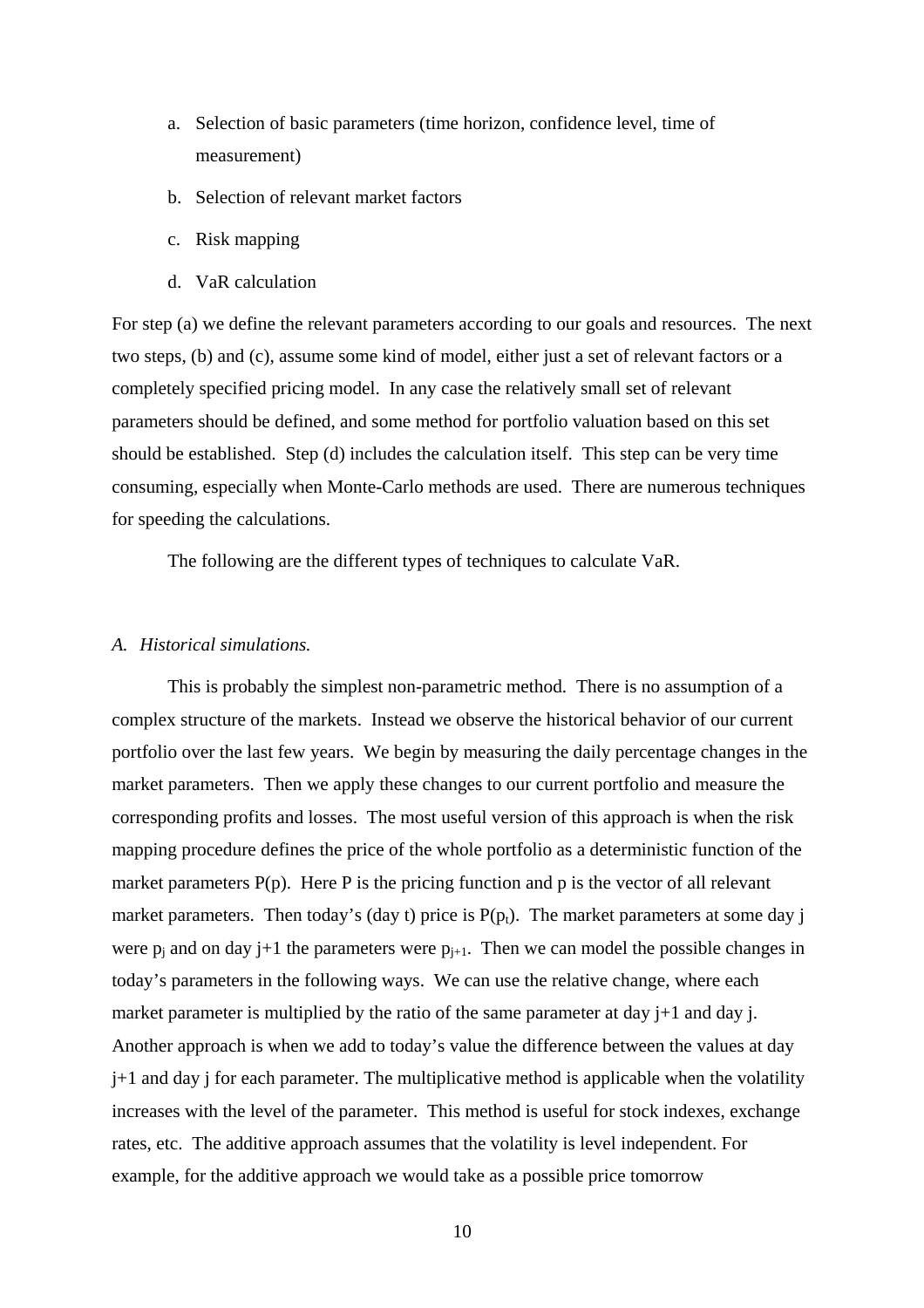$P(p_t + (p_{i+1}-p_i))$ . More complex combinations of both methods can be used as well. For example when modeling exchange rates in a band or interest rates.

Using a moving window, we calculate the profits and losses for each ten day period. After ordering all the resulting data, we set the level of VaR at the 5% quantile of worst outcomes (assuming that we are working with a 95% confidence interval). An alternative method is to calculate the profits and losses for each one day period, proceed as above, and multiply the result by  $\sqrt{10}$ . Both methods are applicable as per the Basle regulations.

This approach is relatively simple and it does not require simulations or the development of an analytical model. Moreover it can easily incorporate non-linear instruments such as options.

A typical problem with this approach is that there is not enough data. The further we go into the past for data, the less relevant this information is to today's market. This is not a simple trade-off. On the one hand, we would like to have more data in order to observe the rare events, especially the heavy losses. On the other hand, we do not want to build our current risk estimates on very old market data. Let's assume that we have agreed to take the last five years of data for our VaR estimate. If there was a big loss on a particular day, then exactly five years later the big market jump will not appear in the set of data we use. This will lead to a jump in our VaR estimate from one day to the next. This demonstrates that the results are not stable when using the historical simulations approach.

One important situation in which the historical simulation approach can not be used is for technical trading strategies developed on the basis of historical data. Technical trading strategies are generally conceived on the basis of historical data, and produce the best results on this data (i.e. most of big losses are a posteriori excluded). In such a case, one can certainly not use the data which was already used for calibration as the data set for the VaR estimate.

#### *B. Variance covariance.*

This is a parametric method, based on the assumption that the returns are normally distributed. Historical data is used to measure the major parameters: means, standard deviations, correlations. The overall distribution of the market parameters is constructed from this data. Using the risk mapping technique, the distribution of the profits and losses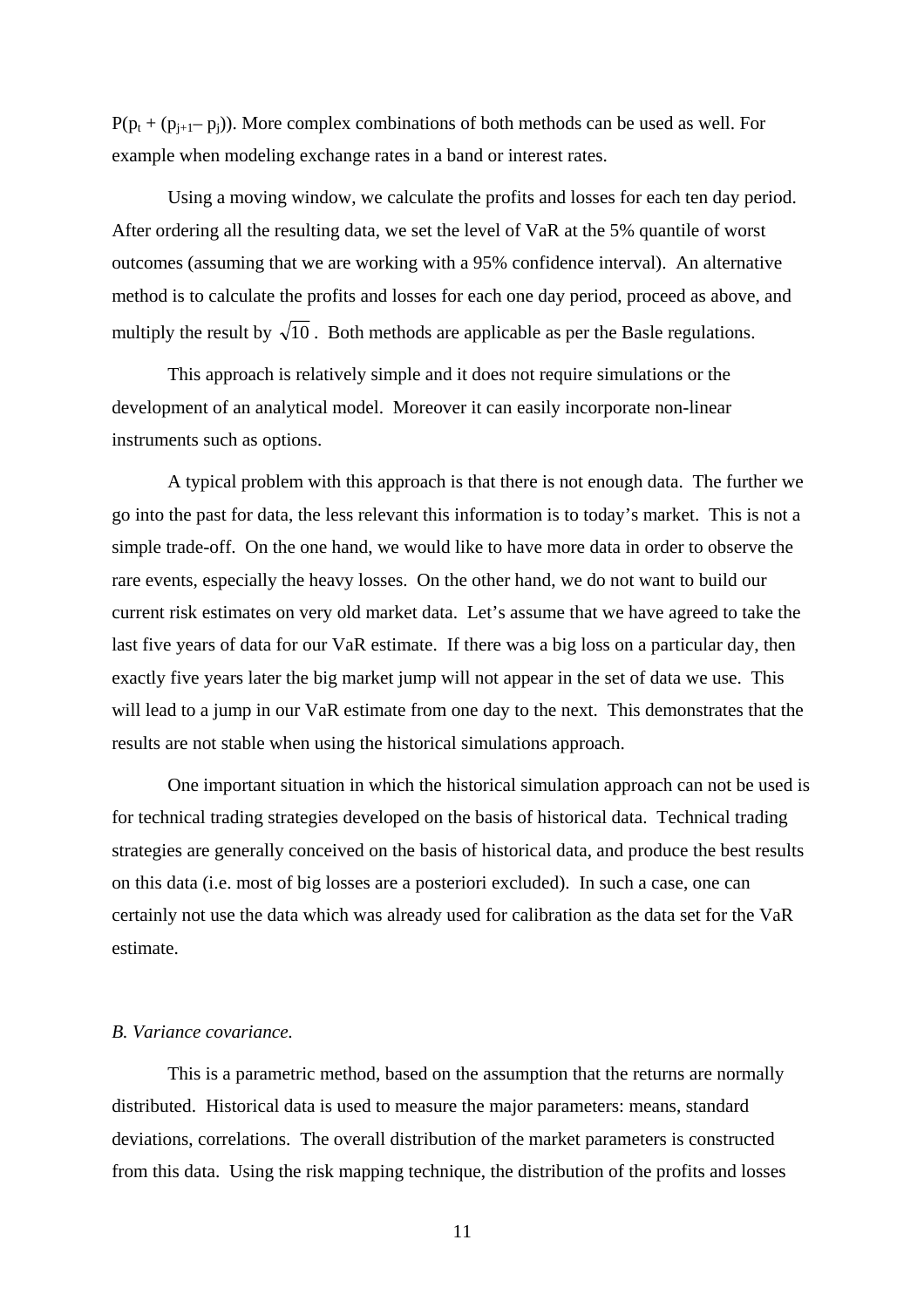over the time horizon (typically one day) can be found. When the market value of the portfolio is a linear function of the underlying parameters, the distribution of the profits is normal as well. Therefore, the 5% quantile corresponding to VaR can be calculated at  $1.65\sigma$ below the mean  $(2.33 \cdot \sigma$  will give the 1% level). One significant advantage of this scheme is that for many market parameters all of the relevant data is well known. The J.P.Morgan's RiskMetrics<sup>TM2</sup> is probably the best source for this type of data in many markets. It is free and easily accessible at http://www.jpmorgan.com.

The strong side of this approach is that it is flexible, simple and widely used. It also enables the addition of specific scenarios and enables the analysis of the sensitivity of the results with respect to the parameters. However, it relies heavily on the important assumption that all of the major market parameters are normally distributed. Therefore when a significant portion of the portfolio is not linear (with options for example) this method can not be used directly.

Another field of limited usage is foreign exchange, especially with European currencies. Whenever a target zone is used one can rely on this approach only when the exchange rate is in the middle of the band. However this method becomes very problematic when the rate is close to the boundaries, because in this situation the distribution of changes is far from normal. Figure 4 demonstrates that whenever the exchange rate is close to the middle of the target zone (point A), the next day's distribution of the exchange rate is practically normal. However, when the current exchange rate is at point B, the distribution has a completely different shape. Moreover, as some models of exchange rates show (see Ingersoll [1996]), as soon as the time horizon increases, the future distribution of the exchange rate becomes du-modal, even when the rate is currently in the middle of the band.

## (insert figure 4 here)

An additional problem with this approach is that historical distributions of market returns are far from being normal. This problem is well known and is related to fat tails

 $\overline{a}$ 

<sup>&</sup>lt;sup>2</sup> After July 17, 1997 the data set is available through Reuters WEB page: http://www.riskmetrics.reuters.com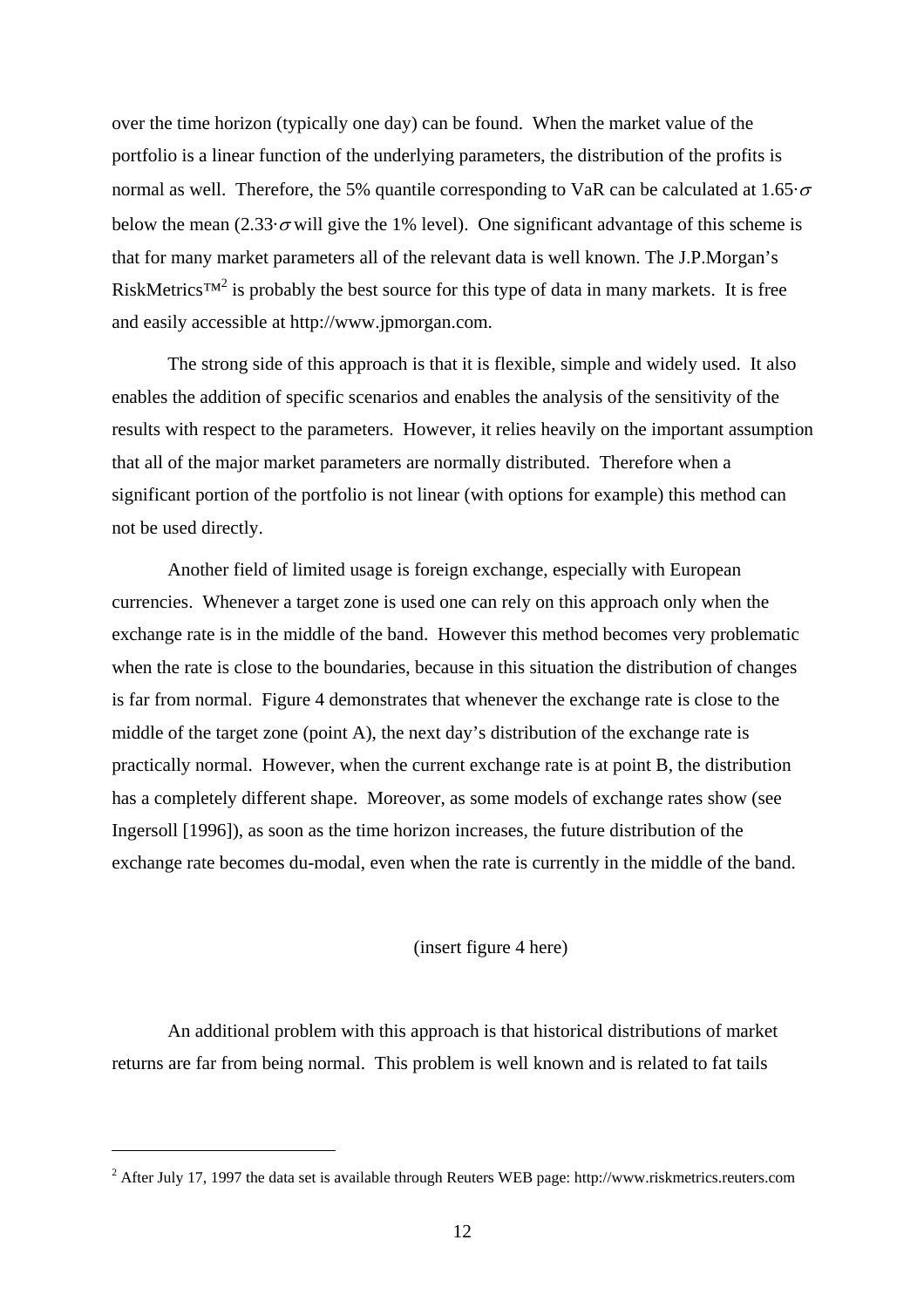(kurtosis). One can find several techniques of how to deal with these tails in the paper by Duffie and Pan [1997].

All of the problems above must be taken into account when using this approach. Even having solved them, one must remember that the direct usage of the variance covariance method for wide portfolios is restricted to simple linear instruments.

 The major market information used in this approach is in the variance covariance matrix (and means). All of these parameters are typically extracted from historical data. The question of which time interval to use for historical correlations immediately arises. The proposed alternative Basle approach requires an estimation of the variances from at least the last year. A naive formula of covariances based on historical observations has two major drawbacks (both are described in details in Alexander, Leigh [1997]).

First, an important property of the variance covariance matrix is that it must be positive definite. However, because of the very high degree of correlation, even a small error in the data can easily lead to loss of this property. The standard procedure applied in this case is to decompose the matrix either to eigenvalues or to singular values and to replace small negative values (arising from numerical errors in data) by zeroes.

 A second difficulty is related to the fixed rolling time window. The problem here is exactly the same as the one we have mentioned when discussing the historical simulations approach. Any big market move creates an abrupt change in all major parameters when the window moves.

 The solution can be found with an appropriate weighting scheme. More weight is given to the recent past and less weight to the older events. One specific realization of this method is described in Alexander, Leigh [1997]. Many similar versions of the weighting scheme can be used depending on the situation.

### *C. Monte Carlo simulations.*

This is another non parametric method. It is probably one of the most popular methods among sophisticated users. It does not assume a specific form of the distributions. The first step is to identify the important market factors. Next, one should build a joint distribution of these factors based on one of the following: historical data; data implicitly implied by observed prices; data based on specific economic scenarios. Finally, the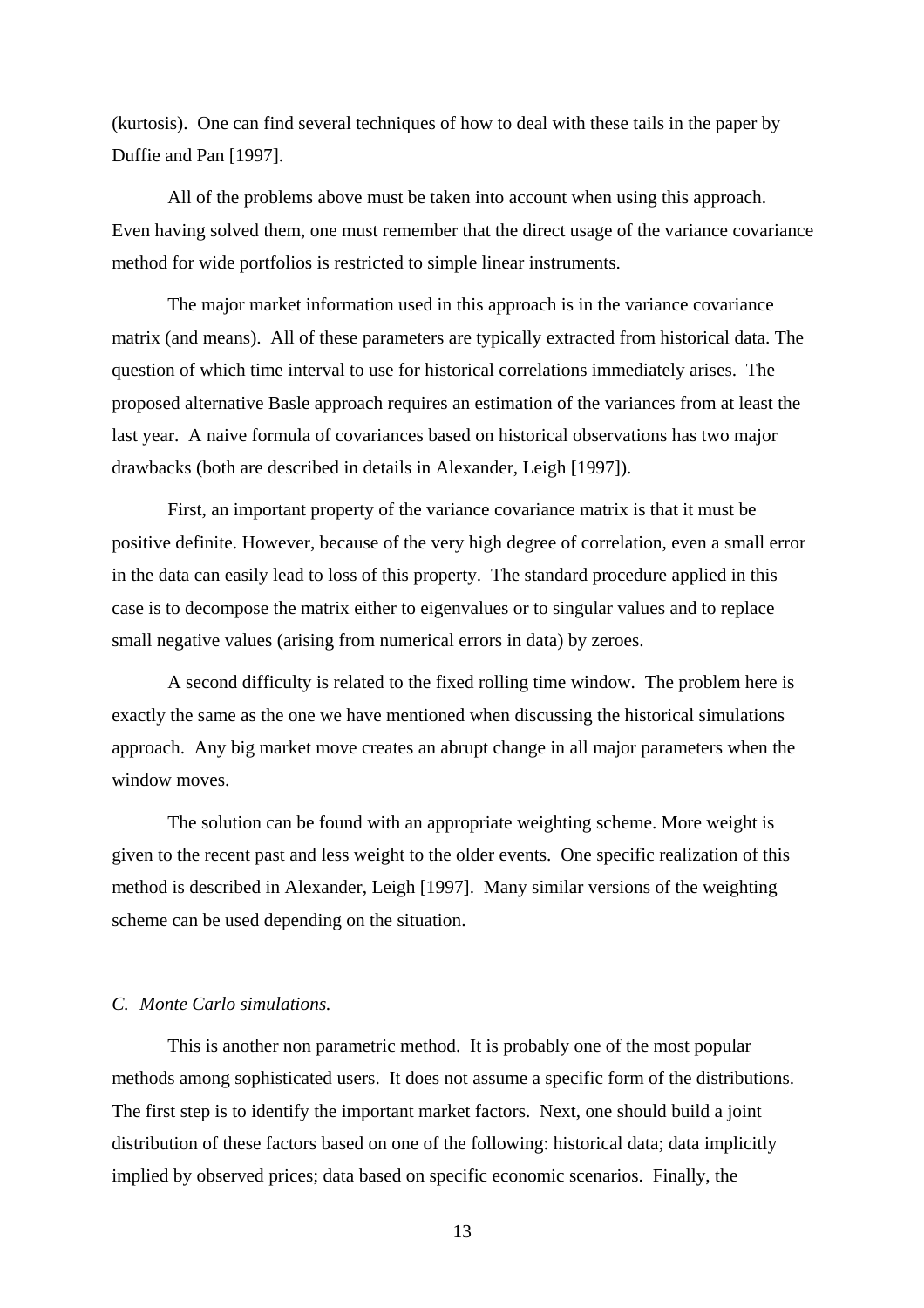simulation is performed, typically with a large number of scenarios. The profit and losses at the end of the period are measured for each scenario. As in the other methods, these numbers should be ordered and the 5% quantile of the worst results is the VaR estimate.

This method has several important advantages. First, it does not assume a specific model and can be easily adjusted to economic forecasts. The results can be improved by taking a larger number of simulated scenarios. Options and other nonlinear instruments can be easily included in a portfolio. In addition, one can track path-dependence because the whole market process is simulated rather then the final result alone.

One important disadvantage is very slow convergence. Any Monte Carlo type simulation converges to the true value as 1  $\frac{N}{N}$ , where N is the total number of simulated trajectories. This means that in order to increase the precision by a factor of 10 one must perform 100 times more simulations. This problem is the most serious disadvantage of this method. However in many cases there are well developed techniques of variance reduction. They are typically based on known properties of the portfolio, such as correlations between some markets and securities, or known analytical approximations to options and fixed income instruments.

Another class of useful techniques for speeding the standard Monte Carlo approach is portfolio compression, by which one can represent a large portfolio of similar instruments as a single artificial instrument with risk characteristics similar to the original portfolio. One important requirement for this bunching is that all of the instruments that we wish to unify have very similar risk characteristics.

When using the Monte Carlo simulations one should generate a large number of trajectories for all of the major parameters and then price every single instrument along these trajectories. The pricing of all of the instruments is very time consuming, however it can be reduced significantly when one divides all of the instruments into similar groups. This method of variance reduction is based on the knowledge that the instruments that we want to group have similar risk characteristics.

For example, consider a large portfolio of similar bonds. Each one has the current value of  $\sum C_{ij} e^{-r(t_{ij})t}$ *j T* <sup>*i*</sup>  $\int$ <sub>*c*</sub>  $e^{-r(t_{ij})t_{ji}}$  $\sum_{j=1}^{\cdot} C_{ij} e^{-r(t_{ij})}$ , assuming a bond with an index i and coupons  $C_{ij}$  paid at time  $t_{ij}$ . One can replace the whole portfolio with one artificial bond with the coupon rate C, and time to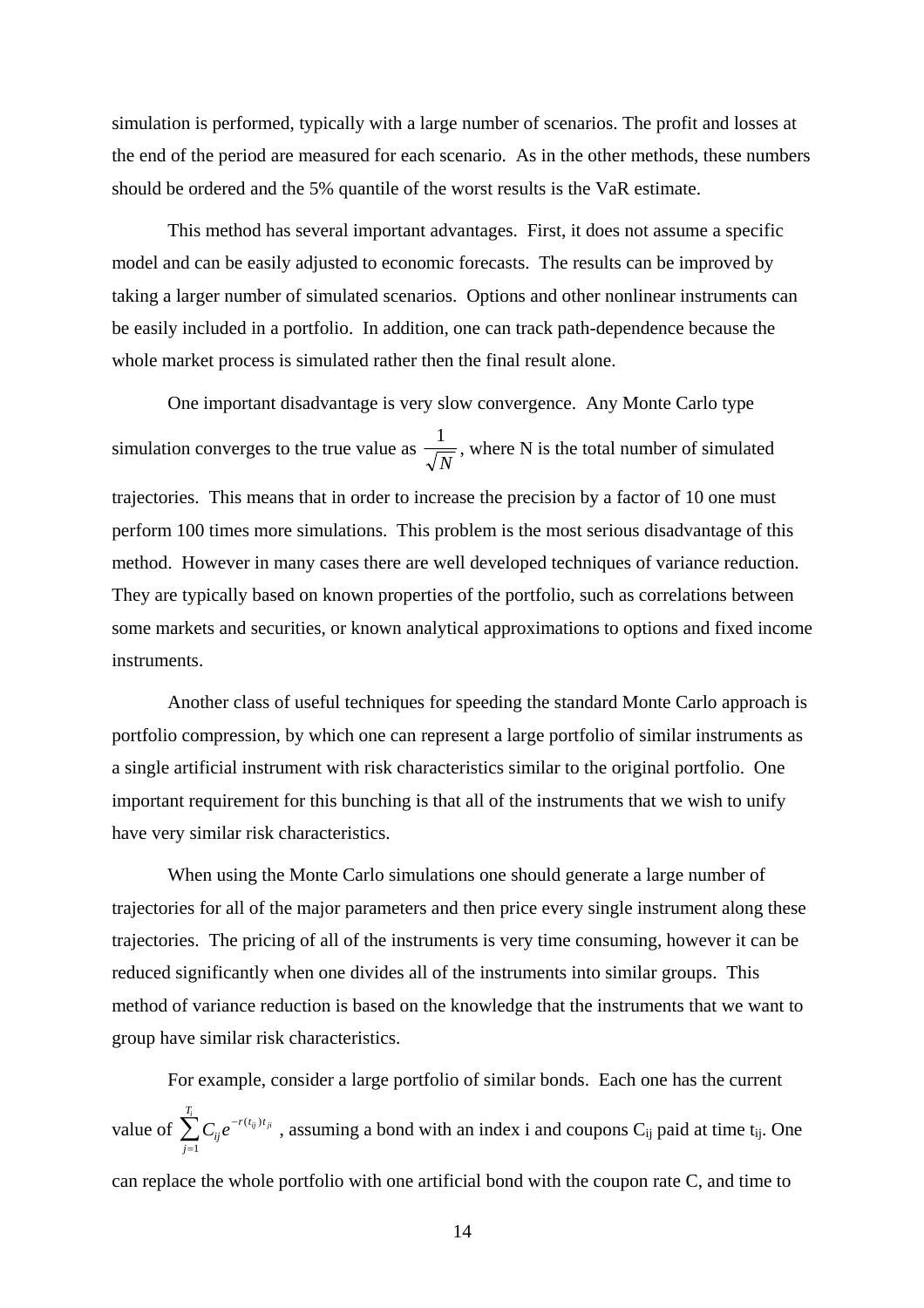maturity T, such that its price is equal to the price of the whole portfolio and its duration is the same as the portfolio's duration. Thus the risk characteristics of this bond are similar to the properties of the whole portfolio. Now, instead of mapping the risk for each individual instrument we can consider the influence of market moves on the two parameters C and T. This can save a significant amount of computational time while keeping high accuracy. With this method there is no need to price every single bond along every path when running many simulations. Instead, one can use the artificial bond as a good approximation to the whole portfolio.

An additional problem with Monte Carlo simulations is that one needs to know the joint distribution of many market parameters. When there are more than 3-4 important parameters it is not easy to clean all the data and to build this multidimensional distribution. This is especially true in cases in which the variables are strongly correlated. Imagine a set of bonds with different maturities and different credit ratings. Together they form a very complex random structure, with different variables which are interconnected and which can not be measured easily.

An advantage of the Monte Carlo method is that it allows the use of the preliminary results of all of the methods mentioned above. The historical simulations can give a first approximation to the distribution functions. The variance covariance shows which connections between variables are important and which can be neglected.

In addition, one can easily perform stress testing on the Monte Carlo simulation or perform a more detailed analysis of a specific set of scenarios, including dynamic strategies, such as prepayments or partial recoveries.

#### *D. Analytical methods.*

This set of methods is based on a specific parameterization of the market behavior. Typically these methods can not lead to a precise evaluation of VaR, however the upper and lower bounds can be found. These bounds are very useful in many situations in which there is no immediate need to raise additional capital. The analytical methods for VaR evaluation can be used in the several fields. For example, analytical methods can be used to measure the VaR of a portfolio of options in a Black-Scholes setting. In addition, an analytical estimate of VaR is applicable to some fixed income instruments with an underlying term structure

15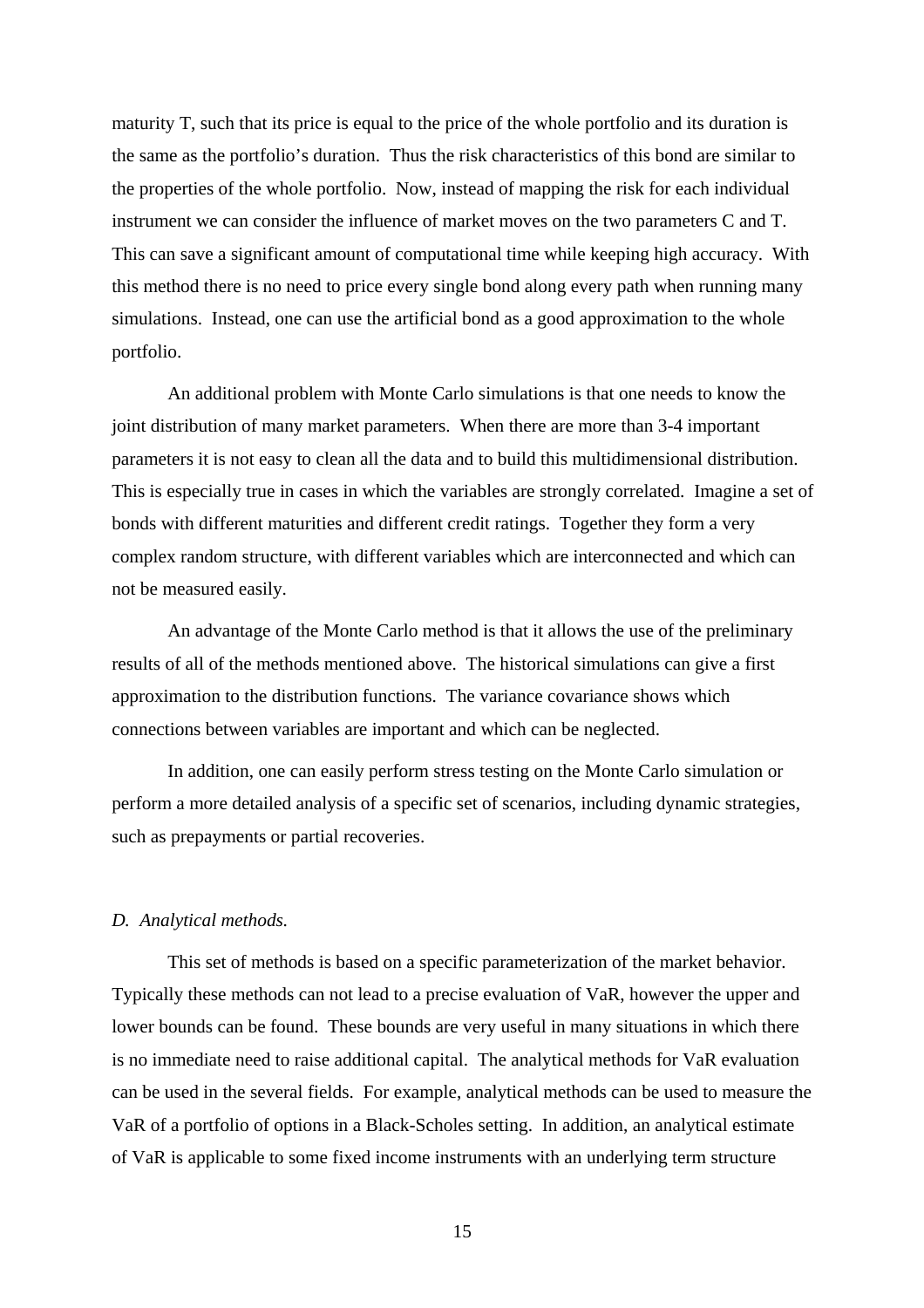model. Exchange rates in a target zone can provide another framework in which an analytical solution for VaR can be found. In most of the cases above the analytical approach is only when we have a dynamic model of the market leading to some bounds on the probability distribution of market parameters.

Let's consider an example of a simple stochastic model of market prices. Assume that *s* is a market index and its dynamic is approximated by:

$$
ds = v(s,t)dt + z(s,t)dB_t.
$$

Here v is a drift and  $z$  – the diffusion parameter equal to the volatility times the current price  $z(s,t) = \sigma(s,t)$  s. B<sub>t</sub> indicates the standard Brownian motion representing the market noise. The standard Black-Scholes option pricing model is a specific case of this approach. Among different methods we will describe briefly the change of variables method which leads to a tight lower and upper bound for a portfolio of derivatives. A detailed description of the method can be found in Grundy, Wiener [1996].

Assuming the above the major problem is in modeling the behavior of such a diffusion process with non constant volatility. One can use the following monotonic change of variables:

$$
F(s,t) = \int_{A(t)}^{s\alpha(t)} \frac{a(t)}{\sigma\left(\frac{x}{\alpha(t)},t\right)x} dx
$$

Here  $A(t)$ ,  $a(t)$  and  $\alpha(t)$  are free parameters which can be used to simplify the new equation. They have the following meanings: *A(t)* sets the zero level of the new variable,  $a(t)$  gives the new diffusion parameter (in most cases the simplest choice for  $a(t)$  is to be a constant),  $\alpha(t)$  represents the predictable component of price changes (like inflation). The new variable *F* gives the generalization of returns for the original variable *s*, as one can see from the example below.

 To demonstrate the method we consider the simple Black-Scholes type of dynamics. In this case there is no real need to apply the change of variables, however we use it to demonstrate the method. Let the price of the underlying asset follow the geometric Brownian motion with a drift:

$$
ds = \mu(s, t) s dt + \sigma s dB_t
$$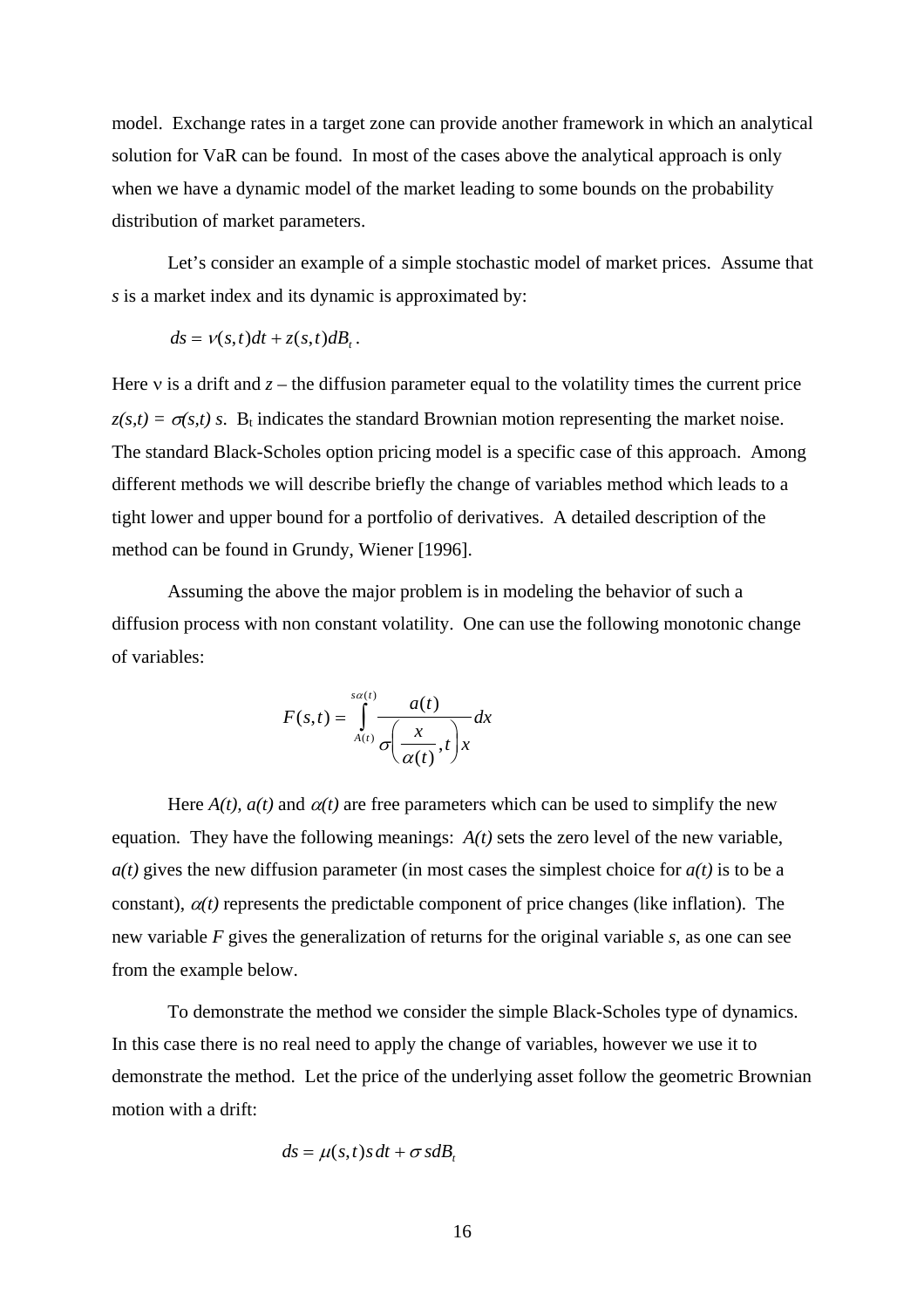Applying the change of variables suggested above with  $A(t) = K$  (typically set at the strike price),  $a(t) = 1$ ,  $\alpha(t) = 1$ , we get:

$$
F(s) = \int_{K}^{x} \frac{dx}{\sigma x} = \frac{1}{\sigma} \ln \frac{s}{K}
$$

The new variable *F* is the return of the underlying asset measured relatively to the price to strike ratio. Whenever the diffusion parameter  $z(s,t)$  has a more complex form, the new variable *F* is a generalization of returns.

Substituting the new variable *F* and applying the Ito's lemma we immediately obtain:

$$
dF = \left(\frac{\mu(s,t)}{\sigma} - \frac{\sigma}{2}\right)dt + dB_t
$$

which in the case of a risk-neutral process  $(\mu = r)$  has the familiar form:

$$
dF = \left(\frac{r - 0.5\sigma^2}{\sigma}\right)dt + dB_t
$$

 This process has a known drift and a random component arising from the standard Brownian motion. Thus its density function can be calculated easily (a Normal distribution with variance *t* and mean  $t \cdot (r - 0.5\sigma^2)/\sigma$ . Therefore, it is easy to find any quantile and the corresponding VaR, first in the new variable *F* and then in the original variable *s*.

 This approach is based on a monotonic change of variables. It leads to bounds on almost all of the quantitative characteristics of the stochastic process. Numerous examples of bounds on probabilities, deltas, and VaRs can be found in Grundy, Wiener [1996]. Here we give without a proof only one result related to VaR (Lemma 4).

*Suppose that the true process for the underlying asset starts at level s at time t and follows the diffusion*  $ds = \mu(s,t) sdt + \sigma(s,t) sdB_t$ *, with the following bounds on its major parameters:*  $\mu \leq \mu(s,t) \leq \overline{\mu}$  and  $\underline{\sigma} \leq \sigma(s,t) \leq \overline{\sigma}$ . Let the inflation to be i and denote by

$$
M = \max\left[\frac{\overline{\mu} - i}{\underline{\sigma}}, \frac{\overline{\mu} - i}{\overline{\sigma}}\right] \text{ and } m = \max\left[\frac{\underline{\mu} - i}{\underline{\sigma}}, \frac{\underline{\mu} - i}{\overline{\sigma}}\right]. \text{ Then using the standard inverse of the}
$$

*normal density* ( $\Phi(k)$  – *the 1-k% quantile)* we obtain:

$$
if \frac{\partial z}{\partial s} \ge 0 \text{ for all } s \text{ and then}
$$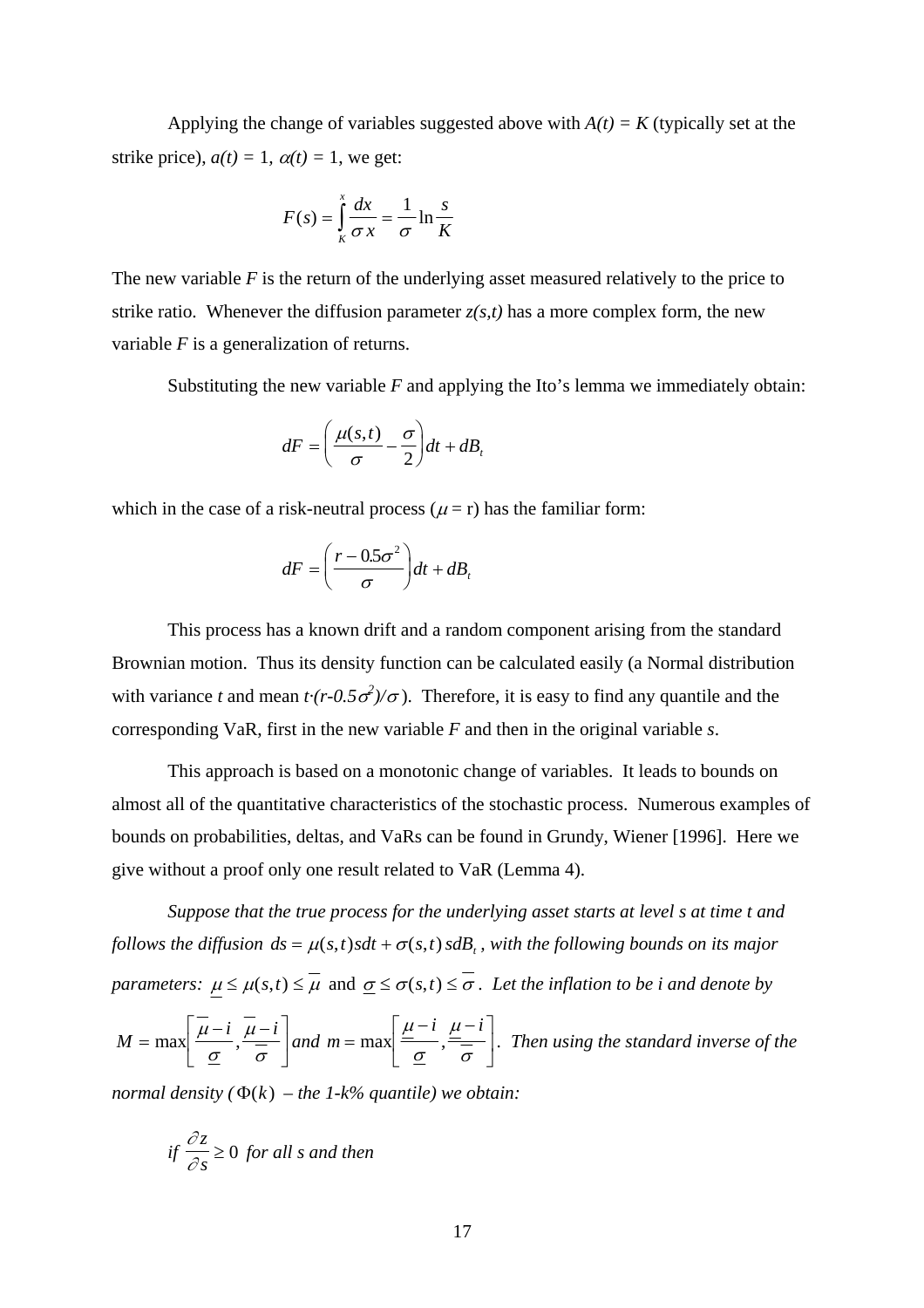$$
\text{VaR}(k) \ge \begin{cases} 1 - \exp\left((i + M\underline{\sigma})(T - t) - \Phi(k)\underline{\sigma}\sqrt{T - t}\right) \text{ if } M\sqrt{T - t} \le \Phi(k) \\ 1 - \exp\left((i + M\overline{\sigma})(T - t) - \Phi(k)\overline{\sigma}\sqrt{T - t}\right) \text{ if } M\sqrt{T - t} > \Phi(k) \end{cases}
$$
  
if  $\frac{\partial \sigma}{\partial s} \ge 0$  for all *s* and then  

$$
\text{VaR}(k) \ge \begin{cases} 1 - \exp\left((i + (M - 0.5\underline{\sigma})\underline{\sigma})(T - t) - \Phi(k)\underline{\sigma}\sqrt{T - t}\right) \text{ if } (M - 0.5\underline{\sigma})\sqrt{T - t} \le \Phi(k) \\ 1 - \exp\left((i + (M - 0.5\underline{\sigma})\overline{\sigma})(T - t) - \Phi(k)\overline{\sigma}\sqrt{T - t}\right) \text{ if } (M - 0.5\underline{\sigma})\sqrt{T - t} > \Phi(k) \end{cases}
$$
  
if  $\frac{\partial \sigma}{\partial s} \le 0$  for all *s* and then

$$
\text{VaR}(k) \leq \begin{cases} 1 - \exp\left((i + (m - 0.5\overline{\sigma})\overline{\sigma})(T - t) - \Phi(k)\overline{\sigma}\sqrt{T - t}\right) \text{ if } (m - 0.5\overline{\sigma})\sqrt{T - t} \leq \Phi(k) \\ 1 - \exp\left((i + (m - 0.5\overline{\sigma})\underline{\sigma})(T - t) - \Phi(k)\underline{\sigma}\sqrt{T - t}\right) \text{ if } (m - 0.5\overline{\sigma})\sqrt{T - t} > \Phi(k) \end{cases}.
$$

Various numerical results based on simulations and using this lemma are presented in Table II in Grundy, Wiener [1996].

This change of variables can be used for more than one variable. Let us demonstrate this in the case of two variables (the general approach is similar):

$$
\begin{cases} ds = v(s,q,t)dt + z(s,q,t)dB_t \\ dq = v(s,q,t)dt + w(s,q,t)dB_t \end{cases}
$$

Then one can perform the change of variables simplifying the volatility to a constant form. In other words we are looking for a new pair of variables *S(s,q,t)* and *Q(s,q,t)* such that the new dynamic has a simple form. Using the Ito's lemma one can write the new variables as:

$$
\begin{cases} dS = S_1 ds + S_2 dq + S_3 dt + 0.5 S_{11} (ds)^2 + S_{12} (dq)^2 + 0.5 S_{22} (dq)^2 \\ dQ = Q_1 ds + Q_2 dq + Q_3 dt + 0.5 Q_{11} (ds)^2 + Q_{12} (dq)^2 + 0.5 Q_{22} (dq)^2 \end{cases}
$$

Thus in order to get a simple form for the random part of the new dynamic we have to check

$$
\begin{cases} dS = ...dt + (S_1(s,q,t)z(s,q,t) + S_2(s,q,t)w(s,q,t))dB_t \\ dQ = ...dt + (Q_1(s,q,t)z(s,q,t) + Q_2(s,q,t)w(s,q,t))dB_t \end{cases}
$$

We have to solve separately the two (independent) partial differential equations of the first order (of Pfaff type) where the *a(t)* and *b(t)* are the new deterministic diffusion parameters: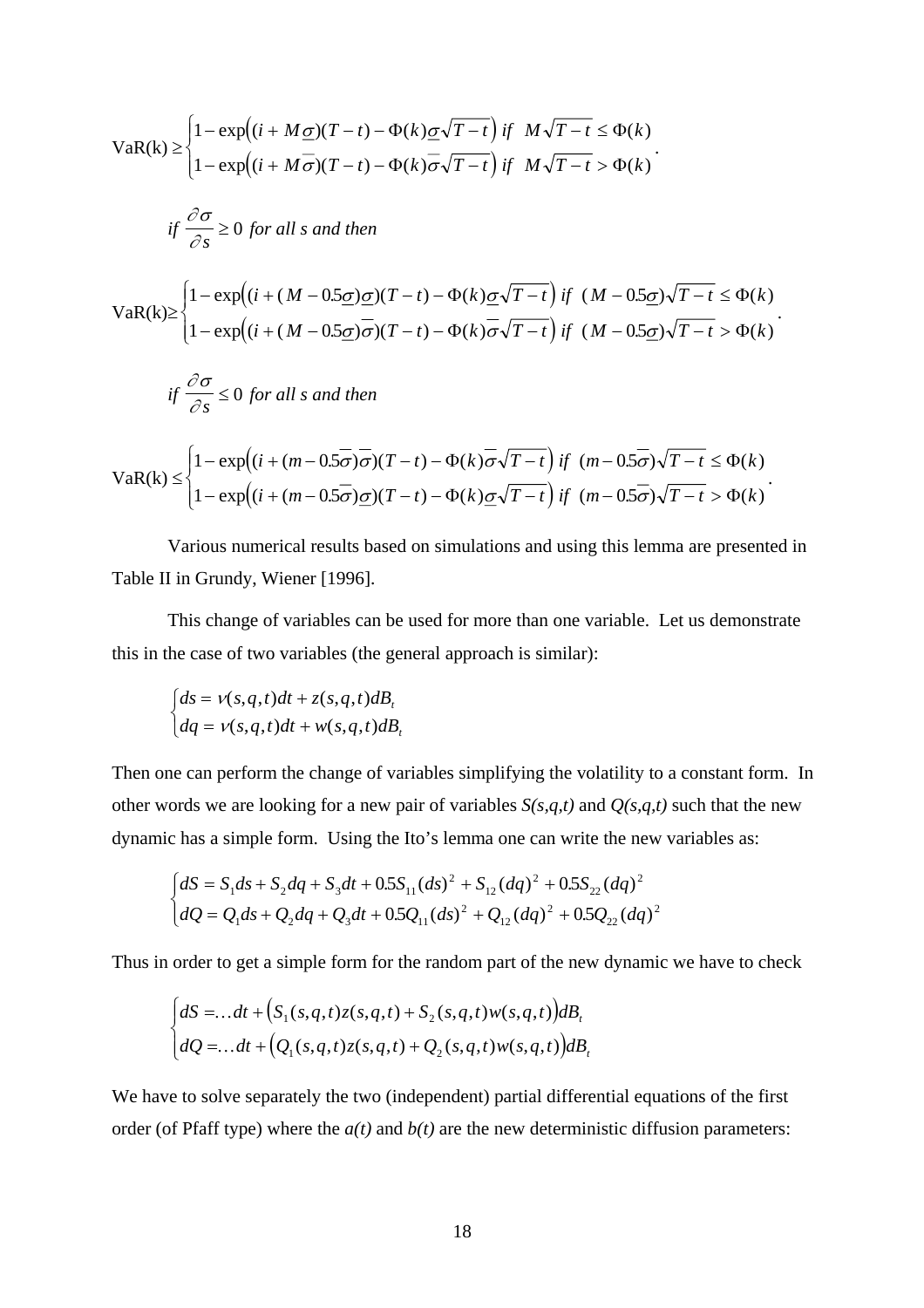$$
S_1(s,q,t)z(s,q,t) + S_2(s,q,t)w(s,q,t) = a(t)
$$
  
 
$$
Q_1(s,q,t)z(s,q,t) + Q_2(s,q,t)w(s,q,t) = b(t)
$$

The solution is based on a general solution of a system of ordinary differential equations:

$$
\begin{cases}\n\frac{ds}{dt} = z(s, q, t) \\
\frac{dq}{dt} = w(s, q, t) \\
\frac{dS}{dt} = a(t)\n\end{cases}
$$

There are many methods of how to solve such a system and we will not investigate it here further.

Another example of the analytical approach to VaR is through the delta or deltagamma approach. This method is useful when there is an analytic formula (like Black-Scholes or the CEV model for options). In this case in order to measure a risk associated with a complex derivative (an option in this case) one can use a linear (delta approach) or a quadratic (delta-gamma approach) to measure the price distribution density of the derivative. For a detailed discussion and some implementations see Schaefer [1997] and Duffie and Pan [1997].

#### **V. Backtesting**

 $\overline{a}$ 

The Basle standard requires backtesting  $-$  a procedure in which one check (a posteriori) how often the actual losses have exceeded the level predicted by VaR. As soon as a 99% confidence interval and the 10 day time horizon are used, there should not be too many cases in when the actual losses are greater than the predicted ones.

There are three zones. If during the last year (approximately 250 business days) there are four or less exceptions (losses that exceed the VaR level), the model is said to be in a green zone and it is acceptable. If there are five to nine exceptions it is in the yellow zone and certain actions (such as increase of the safety multiplier from 3 to 3.65) are recommended<sup>3</sup>. When there are ten or more exceptions the whole model should be revised.

 $3$  An interesting explanation of this multiplier and the assumptions about the probability distribution can be found in Stahl [1997].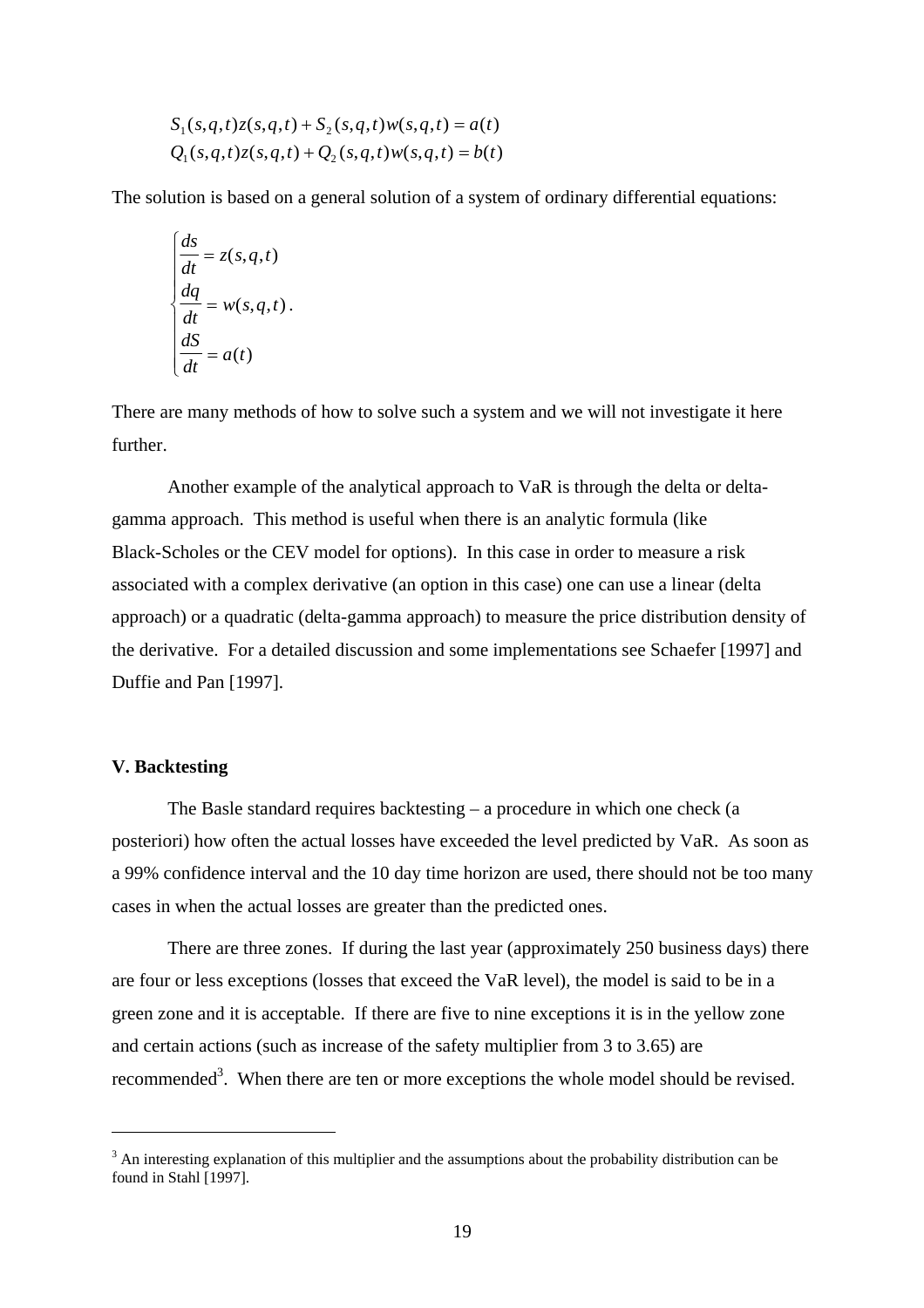This mechanism prevents banks from setting the VaR too low. However when current capital reserves are high the bank can safely set an upper bound of VaR instead of trying to calculate a precise value.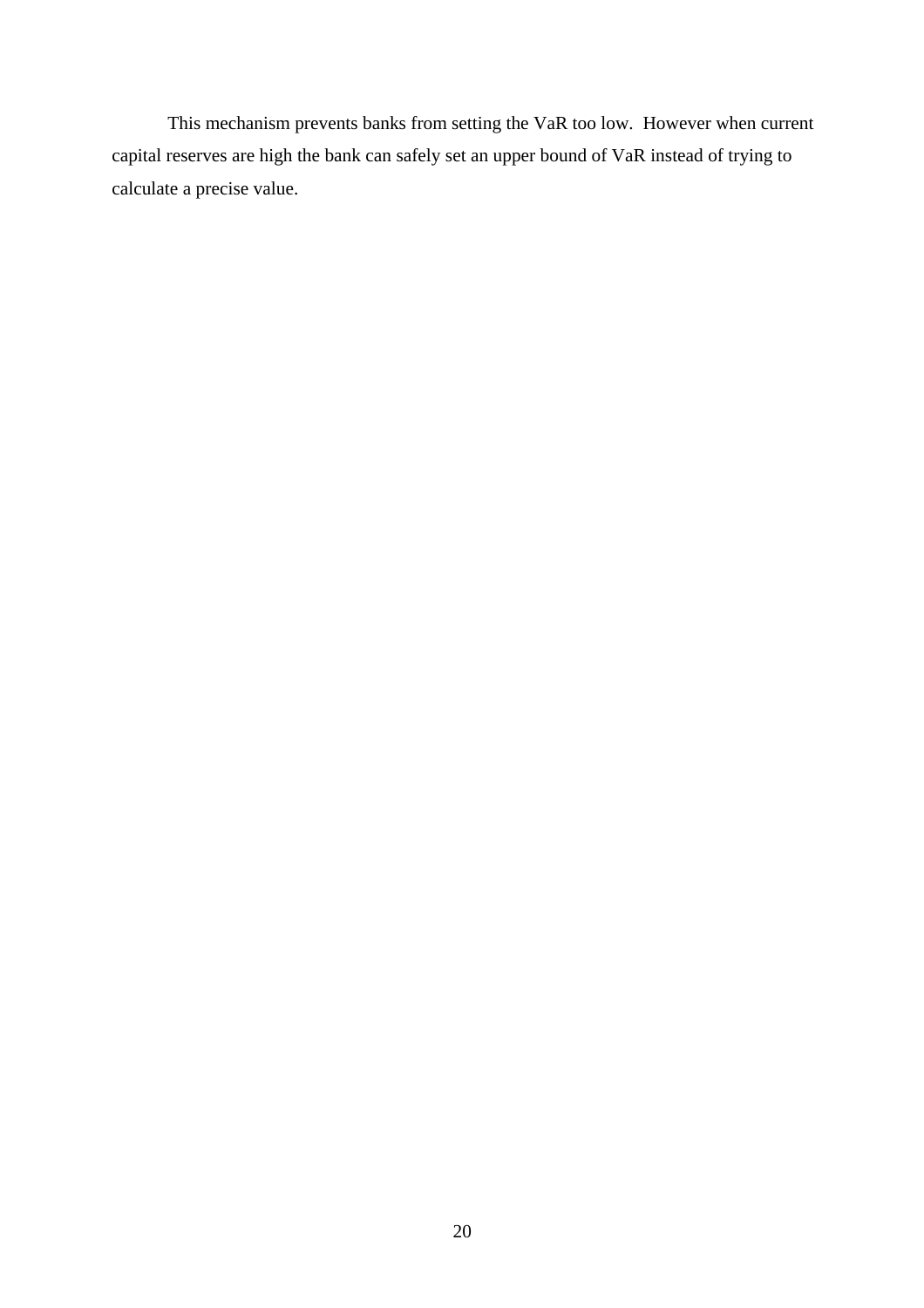# **References**

Alexander, Carol and C. Leigh, On the Covariance Matrices Used In VaR Models. Journal of Derivatives 4 (Spring), p. 50-62, 1997.

Amendment to the Capital Accord to Incorporate Market Risks, Bank for International Settlements, 1996.

An Internal Model-Based Approach to Market Risk Capital Requirements, Basle Committee on Banking Supervision, 1995.

Duffie, D. and J. Pan, An Overview of Value at Risk. Journal of Derivatives 4 (Spring), 7-49, 1997.

Grundy Bruce D. and Zvi Wiener. The Analysis of VAR, Deltas and State Prices: A New Approach. Working paper of The Rodney L. White Center for Financial Research, The Wharton School, 11, 1996.

Ingersoll Johnathan E. Jr., Valuing Foreign Exchange Derivatives with a Bounded Exchange Rate Process. Review of Derivatives Research, vol.1 , p. 159-181, 1996.

Jackwerth Jens Carsten, Rubinstein Mark, Recovering Probability Distributions from Option Prices. The Journal of Finance, vol. 51, no. 5, December 1996, p. 1611-1631.

Linsmeier, Thomas and Neil Pearson, Risk Measurement: An Introduction to Value at Risk. Working paper of the University of Illinois, 1996.

Marshall, Chris and Michael Siegel, Value at Risk: Implementing A Risk Management Standard. Journal of Derivatives, vol. 4 (Spring), 91-110, 1997.

Schaefer Stephen, Management of Non-Linear Market Risk. Working paper, London Business School, 1997.

Stahl Gerhard, Three Cheers. Risk, vol. 10, no. 5, May 1997, p. 67-69.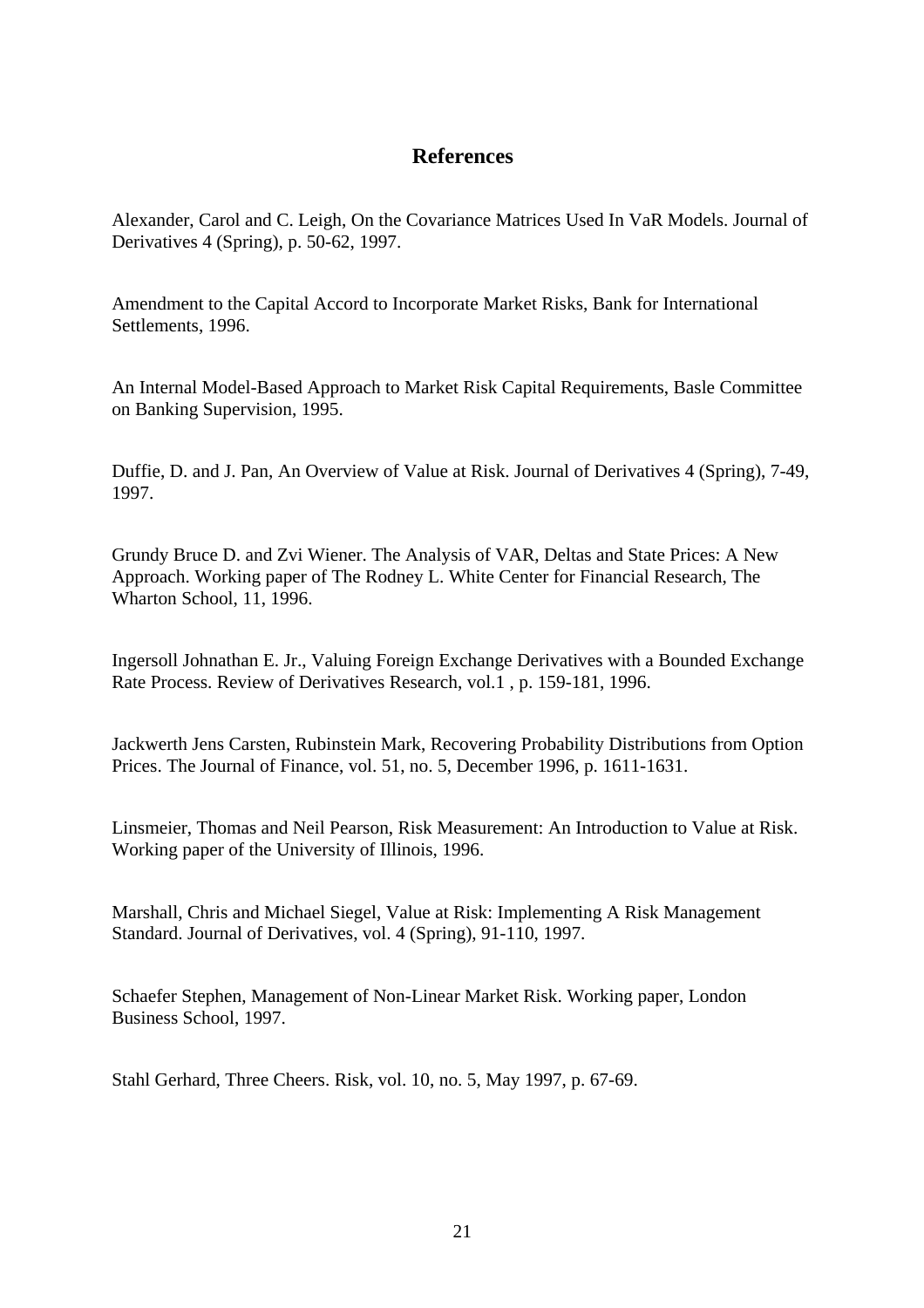

Figure 1. Value of the portfolio as a function of market parameters (which can be correlated).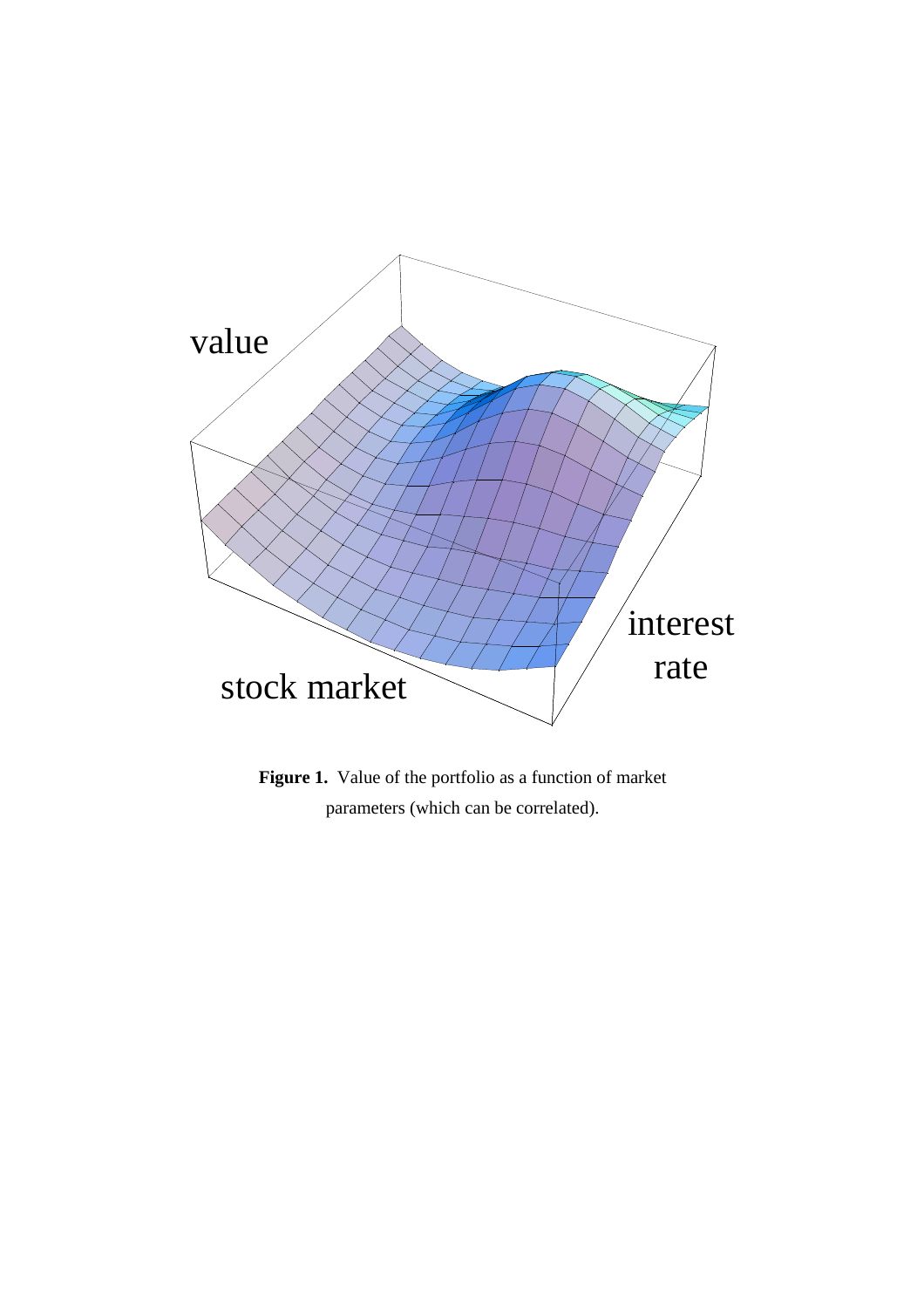

Figure 2. 5% VaR is defined on the probability density function.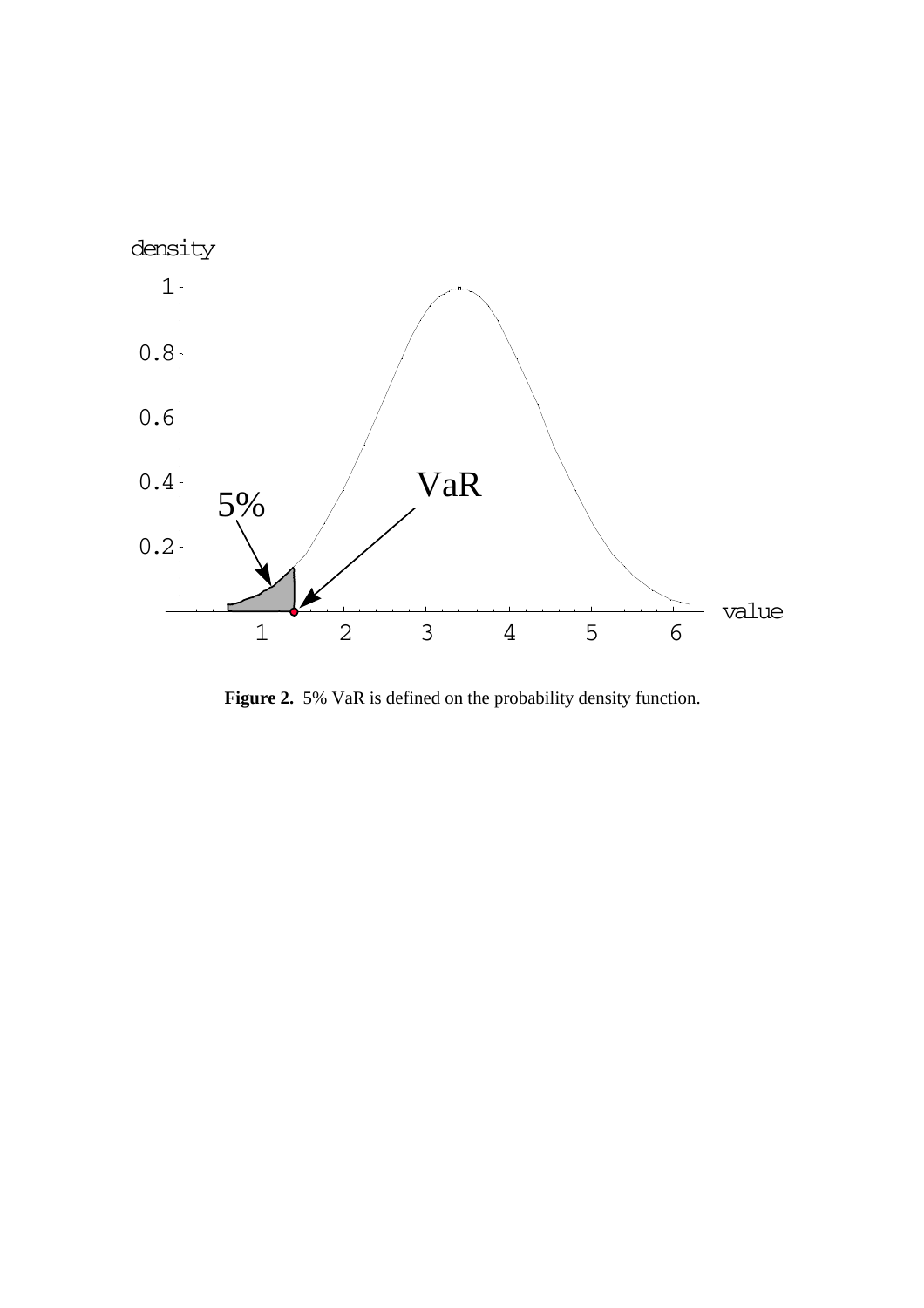

Figure 3. 5% VaR is defined on the cumulative probability function as a 5% quantile.